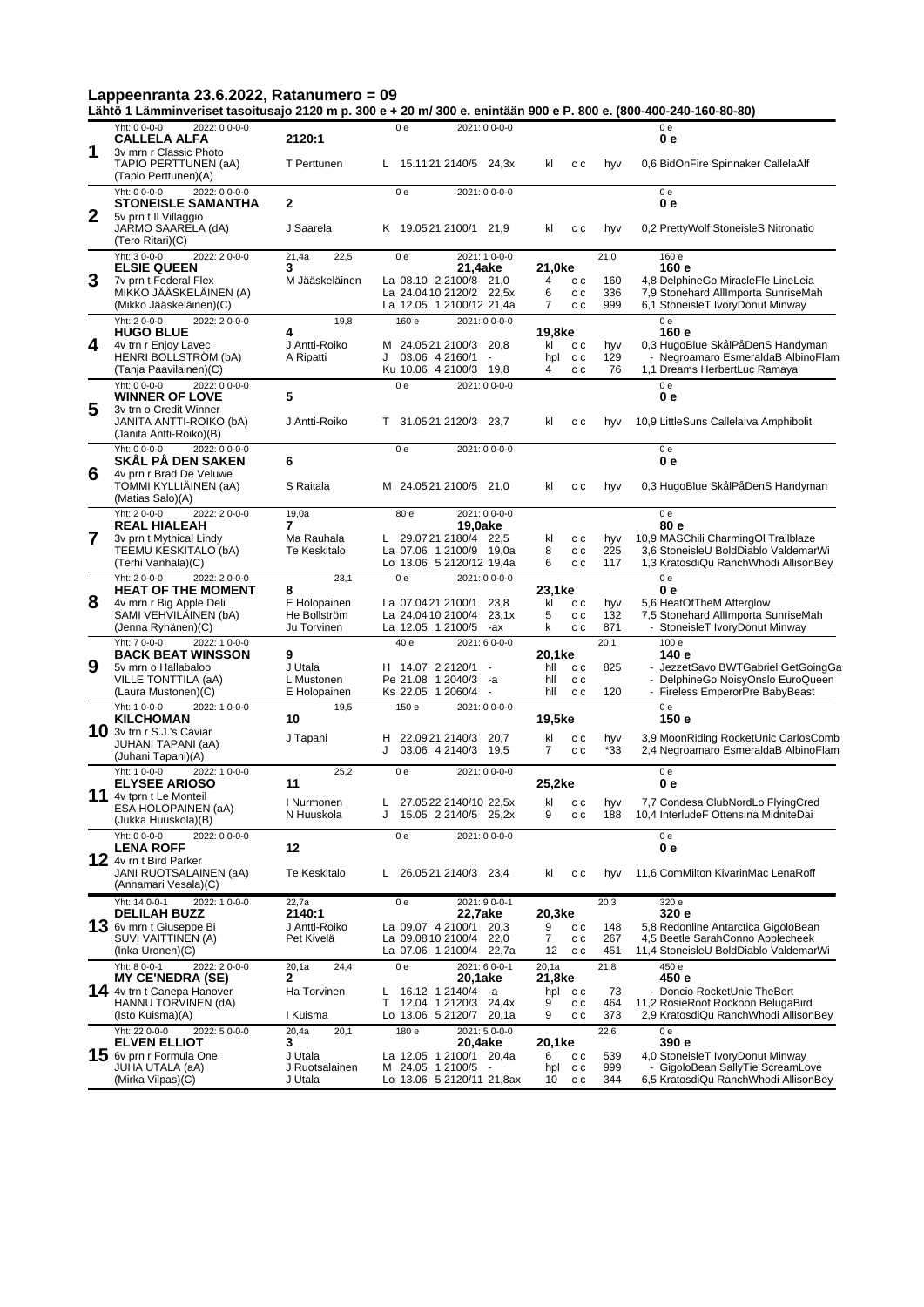Lappeenranta 23.6.2022, Ratanumero = 09<br>Lähtö 2 Lämminveriset tasoitusajo 2120 m 3-4-v. p. 2500 e + 20 m/ 2500 e. enintään 5000 e Nuorten sarja Tammat 20m hyv. P.<br>2000 e. (2000-1000-600-400-200-200)

|              | $500$ C. (2000 1000 000 400 200 200                |                            |                   |                                                   |                          |                  |                                                                            |
|--------------|----------------------------------------------------|----------------------------|-------------------|---------------------------------------------------|--------------------------|------------------|----------------------------------------------------------------------------|
|              | Yht: 23 0-1-3<br>2022: 11 0-1-1                    | 18,5<br>18,0a              | 1.200 e           | 2021: 11 0-0-2                                    | 17.8a                    | 20.0             | 940 e                                                                      |
| 1            | <b>SWEET CANNIBALE</b>                             | 2100:1                     |                   | 17,8ake                                           | 18,5ke                   |                  | 2.380e                                                                     |
|              | 4v mrn t Le Cannibale<br>ISTO KUISMA (aB)          | Ju Torvinen<br>I Kuisma    | La 07.06 9 2100/6 | K 19.05 3 2100/8 18,5ax<br>$\sim$                 | 11<br>¢с<br>hll<br>¢¢    | 197<br>227       | 3,3 StoneisleT MidsummerE BWTGimmeAB<br>Klarizza ScreamLove HappyBoost     |
|              | (Isto Kuisma)(A)                                   | Ju Torvinen                |                   | M 14.06 9 1600/6 19,4ax                           | 9                        | 400<br>¢cJ       | 7,6 CelMaiMarc Imaginable SurpriseSu                                       |
|              | Yht: 2 1-0-0<br>2022: 21--00-0                     | 16,4a<br>17,5              | 1.000 e           | 2021: 0 0-0-0                                     |                          |                  | 0 <sub>e</sub>                                                             |
|              | <b>ENDLESS MEMORY</b>                              | $\mathbf{2}$               |                   | 16,4ake                                           | 17,5ke                   |                  | 1.000 e                                                                    |
| $\mathbf{2}$ | 3v tprn t Mavens Way                               | Te Lahtinen                | J                 | 15.0521 2160/5 21,6                               | kl<br>c c                | hyv              | 1,1 SilenosDea MASDarling AmiraalKin                                       |
|              | TERO LAHTINEN (bA)                                 |                            | Kt 22.05 1 2100/1 | 17,5                                              | 1<br>c c                 | 42               | 1,5 EndlessMem WellBeBles NorthwindM                                       |
|              | (Tero Lahtinen)(B)                                 |                            |                   | J 11.06 3 2140/7 16,4a                            | 6<br>c c                 | 140              | 1,7 RocktownPl Drogon DoreaFrido                                           |
|              | Yht: 10 0-0-0<br>2022: 30--00                      | 18,3a<br>18,6              | 100 e             | 2021: 70--00-0                                    |                          | 18,2             | 550 e                                                                      |
| 3            | <b>CHARONNE</b>                                    | 3                          |                   | 18,3ake                                           | 18,2ke                   |                  | 650 e                                                                      |
|              | 4v prn t So Perfect<br>VILLE TONTTILA (aA)         | V Tonttila                 |                   | F 21.05 2 2140/2 18.6<br>La 07.06 1 2100/11 18,3a | 8<br>c c<br>6<br>¢с      | 999<br>258       | 3,7 DoreaFrido StoneisleT MakeltUp<br>2,1 StoneisleU BoldDiablo ValdemarWi |
|              | (Jarkko Leppänen)(C)                               |                            | м                 | 14.06 2 2100/2 -a                                 | hpl<br>¢с                | 65               | Darya-yeNo JoesHildaW IvyHoss                                              |
|              | Yht: 2 1-1-0<br>2022: 2 1-1-0                      | 17,0                       | 2.500 e           | 2021: 0 0-0-0                                     |                          |                  | 0 <sub>e</sub>                                                             |
|              | <b>SALLY TIE</b>                                   | 4                          |                   |                                                   | 17,0ke                   |                  | 2.500e                                                                     |
| 4            | 3v trn t Jontte Boy                                | Ha Torvinen                | L.                | 23.0921 2160/4<br>23,1                            | kl<br>c c                | hyv              | 7,6 Impulso RambleOn Goodfella                                             |
|              | HANNU TORVINEN (dA)                                |                            | м                 | 24.05 1 2100/2 17,4                               | 2<br>c c                 | $*29$            | 0.0 GigoloBean SallyTie ScreamLove                                         |
|              | (Christa Packalén)(B)                              |                            | F                 | 12.06 2 2140/3 17,0                               | $\mathbf{1}$<br>c c      | $*26$            | 0,0 SallyTie IlQuito Lioness                                               |
|              | Yht: 7 1-0-1<br>2022: 3 1-0-0                      | 18.5a<br>19.2              | $\frac{1}{700}$ e | $2021:40-0-1$                                     | $\overline{24.6a}$       | 20.7             | 500e                                                                       |
| 5            | <b>LIISA SENSATION (NO)</b>                        | 5                          |                   | 18,5ake                                           | 19,2ke                   |                  | 1.200 e                                                                    |
|              | 3v tprn t Maharajah<br><b>HENRI BOLLSTROM (bA)</b> | Ha Torvinen<br>G Haugstad  |                   | H 23.02 2 2120/4 19,2<br>Ta 07.05 4 2100/5 18,5a  | 5<br>c c<br>$\mathbf{1}$ | 263<br>73        | 2,3 MASGoldRus JulietRay SandsGangs                                        |
|              | (Gudmund Haugstad)(C)                              | Ha Torvinen                |                   | L 26.05 3 2140/5 18,8a                            | 6<br>c c                 | 156              | 1,1 SecondAct StabbersSt ArcAngel                                          |
|              | Yht: 21 3-0-1<br>2022: 9 0-0-1                     | 14,4a<br>17.4              | 900 e             | 2021: 12 3-0-0                                    | 17,9a                    | 18.0             | 1.390 e                                                                    |
|              | <b>DELPHINE GOYA</b>                               | 6                          |                   | 14,4aly                                           | 17,4ke                   |                  | 2.290 e                                                                    |
| 6            | 4v rn t Don't Blink Twice                          | Te Keskitalo               |                   | Ks 22.05 5 2060/4 22.8                            | 5<br>c c                 | $*19$            | 1,6 RustyRoame Seventeenm OneDee                                           |
|              | JUHA UTALA (aA)                                    | T Kylliäinen               | La 07.06 9 2100/4 | $-x$                                              | c c<br>hrp               | 208              | Klarizza ScreamLove HappyBoost                                             |
|              | (Heli Taipale)(C)                                  | A Moilanen                 |                   | H 15.06 7 1620/7 14,4a                            | 9                        | ccJ<br>665       | 2,4 OverMyShou Condesa Stonecapes                                          |
|              | Yht: 9 0-1-1<br>2022: 6 0-1-1                      | 18,8a<br>18,1              | 960 e             | 2021: 0 0-0-0                                     |                          |                  | 0 <sub>e</sub>                                                             |
| 7            | A RM (RU)<br>4v rn t Andover Hall                  | 7                          |                   | 18,8ake<br>K 08.05 3 2120/6 19.6                  | 18,1ke<br>$\overline{4}$ |                  | 960 e<br>1,2 AllImporta BoldDiablo IDo                                     |
|              | JARMO SAARELA (dA)                                 | Ha Torvinen<br>A Teivainen |                   | La 12.05 1 2100/6 -a                              | c c<br>hpl<br>c c        | 75<br>47         | StoneisleT IvoryDonut Minway                                               |
|              | (Jyrki Jauhiainen)(C)                              | J Saarela                  | L.                | 26.05 1 2140/10 18,8a                             | 3<br>c c                 | 489              | 0.6 SaharaDang IvoryDonut ARM                                              |
|              | Yht: 50-1-0<br>2022: 50-1-0                        | 18.1a<br>19,3              | 950e              | 2021: 0 0-0-0                                     |                          |                  | 0e                                                                         |
|              | <b>STONECAPES ULALA</b>                            | 8                          |                   | <b>18,1ake</b>                                    | 19,3ke                   |                  | 950 e                                                                      |
| 8            | 4v mrn t Mavens Way                                | S Markkula                 |                   | H 18.04 3 2140/1 19,3                             | 8<br>c c                 | 169              | 5.3 ArcAngel StarAngus EventfulSw                                          |
|              | TEIJO AHOLA (eB)                                   | T Ahola                    |                   | Tk 29.04 2 2120/1 21,7x                           | $\overline{7}$<br>c c    | 244              | 7,2 ForeverFir MakeltUp Fortunewhe                                         |
|              | (Nina Pettersson-Perklen)(B)                       |                            |                   | M 14.06 2 2100/4 18,1ax                           | 6<br>c c                 | 287              | 3,4 Darya-yeNo JoesHildaW IvyHoss                                          |
|              | Yht: 11 0-2-0<br>2022: 3 0-0-0                     | 17,4a<br>9                 | 600 e             | 2021: 80--20                                      | 17,5a                    | 18,7             | 1.150 e                                                                    |
| 9            | <b>KERRY WEB</b><br>4v prn t Like A Prayer         | O-P Holopainen             | K.                | 17,4ake<br>19.05 3 2100/2 17,6a                   | 18,7ke<br>6<br>c c       | 309              | 1.750 e<br>1,3 StoneisleT MidsummerE BWTGimmeAB                            |
|              | OLLI-PEKKA HOLOPAINEN (bA)                         |                            | R.                | 05.06 1 2100/11 19,9a                             | 9<br>c c                 | 113              | 3.1 Fireless MakeMeStar Brigantti                                          |
|              | (Mirka Vilpas)(C)                                  |                            | м                 | 14.06 2 2100/5 17,4a                              | $\overline{4}$<br>c c    | 347              | 2,0 Darya-yeNo JoesHildaW lvyHoss                                          |
|              | Yht: 3 1-0-0<br>2022: 3 1-0-0                      | 20.0a<br>17,9              | 1.600 e           | 2021: 0 0-0-0                                     |                          |                  | 0 <sub>e</sub>                                                             |
|              | <b>CARELIAN SURPRISE</b>                           | 10                         |                   | 20,0ake                                           | 17,9ke                   |                  | 1.600 e                                                                    |
|              | 10 3v prn t Surprise Lord                          | T Kylliäinen               | K 21.04 1 2100/1  | 18.9                                              | $\mathbf{1}$<br>с¢       | 25               | 0,3 CarelianSu Paukunawa MakeMeStar                                        |
|              | TOMMI KYLLIAINEN (aA)                              |                            | L                 | 28.04 2 2140/1<br>17,9                            | 4<br>c c                 | 30               | 2,5 Irondanger LaxvikensA LaCanFranc                                       |
|              | (Jukka-Pekka Hukkanen)(C)                          | A Teivainen                | L.                | 26.05 3 2140/8 20,0a                              | 12<br>c c                | 300              | 3,7 SecondAct StabbersSt ArcAngel                                          |
|              | 2022: 60-1-1<br>Yht: 20 1-1-1                      | 18,0a<br>16,6              | 1.600 e           | 2021: 14 1-0-0                                    | 16,4a                    | 18,2             | 1.740 e                                                                    |
|              | <b>FLOSSING ARTIST</b>                             | 2120:1                     |                   | 16,4ake                                           | 16,6ke                   |                  | 3.340 e                                                                    |
| 11           | 4v trn t Well Built<br><b>JUKKA TORVINEN (dA)</b>  | Ju Torvinen                | L<br>F            | 05.05 9 2140/4<br>18.6a<br>21.05 2 2160/5 16,6    | 3<br>4                   | 89<br>¢¢J<br>561 | 0,3 AmeliaEarh Condesa FlossingAr<br>1,1 DoreaFrido StoneisleT MakeltUp    |
|              | (Isto Kuisma)(A)                                   |                            | T.                | 10.06 2 2100/6 18,1a                              | ¢¢<br>11<br>¢¢           | 139              | 1,6 RememberMy Bossaround ELJackpot                                        |
|              |                                                    |                            |                   |                                                   |                          |                  |                                                                            |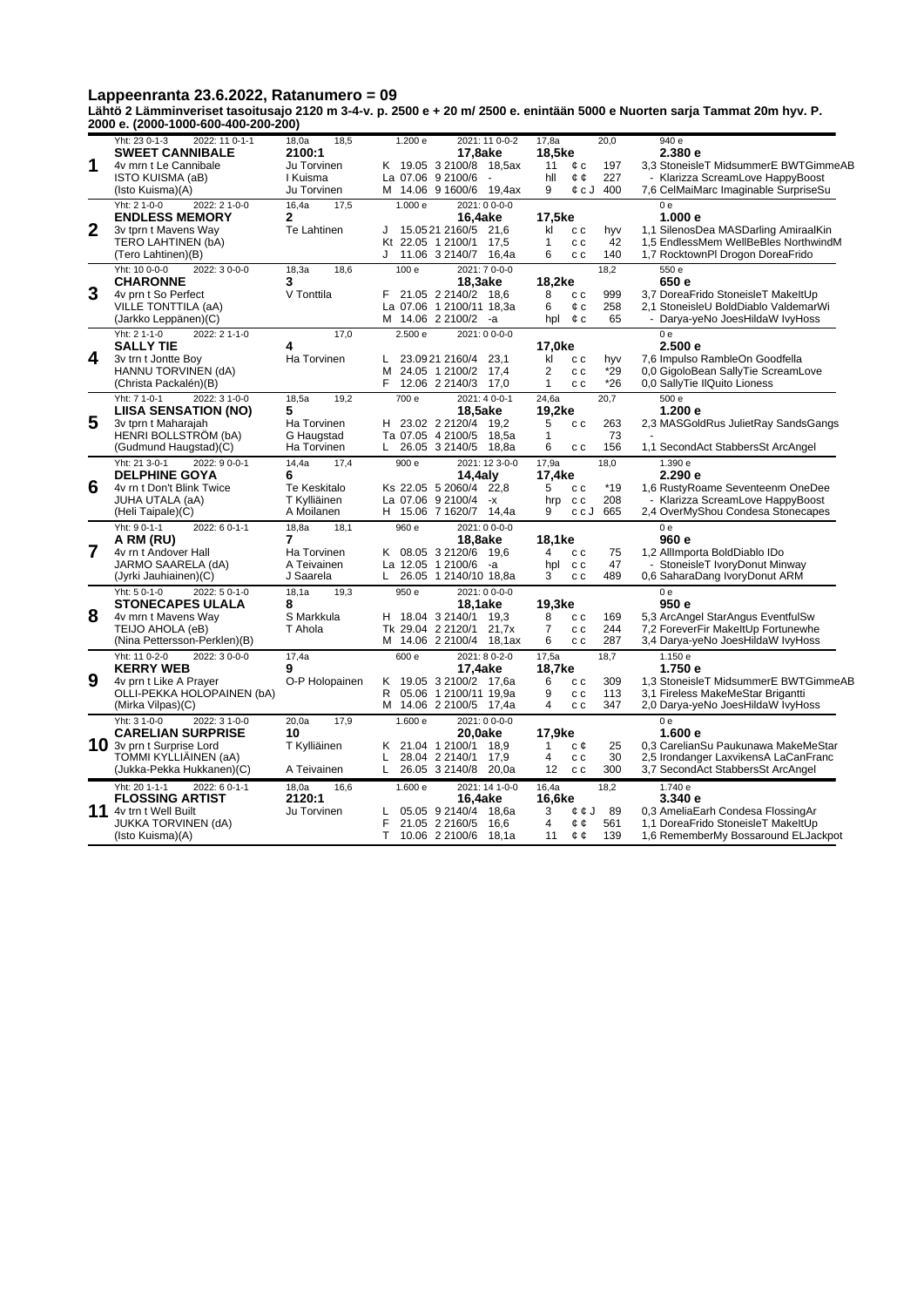**Lähtö 3 Lämminveriset Monte ryhmäajo 2100 m Avoin Criollo Karjala Monte Cup Finaali P. 3000 e. (3000-1500-900-600-300-300)**

|             |                                  |                 |                   |                                        |                       |       | -anto o Lamminonov, monto rymnago 2100 m Avoin Onono Raijaia monto Oap i maan i . 0000 0. (0000 1000 000 000 000) |
|-------------|----------------------------------|-----------------|-------------------|----------------------------------------|-----------------------|-------|-------------------------------------------------------------------------------------------------------------------|
|             | 2022: 4 3-0-0<br>Yht: 25 6-2-6   | m14.2a<br>m18.6 | 3.692 e           | 2021: 16 2-1-5                         | 13.8a                 | 20,3  | 10.450 e                                                                                                          |
|             | <b>CAMPARI JET (IT)</b>          | 2100:1          |                   | $13,8$ aly                             | m18,6ke               |       | 21.092 e                                                                                                          |
| 1           | 4v tprn o Trixton                | J Antti-Roiko   |                   | 15.05 3 2200/3<br>m <sub>18.6</sub>    | c c                   | $*24$ | 0,6 CampariJet Smillaggio LovelyGirl                                                                              |
|             | <b>JANITA ANTTI-ROIKO (bA)</b>   |                 | Jo 05.06 3 2140/1 | m <sub>16.9a</sub>                     | c c                   | 26    | 0,4 CampariJet Amon-Ra AnythingGo                                                                                 |
|             | (Janita Antti-Roiko)(B)          |                 | H.                | 15.06 1 1620/4<br>m14,2a               | 1<br>c c              | $*15$ | 0.1 CampariJet Mozartkuge Jordan                                                                                  |
|             | Yht: 83 5-9-15<br>2022: 9 0-2-1  | m17,7a<br>m19,2 | 2.270 e           | 2021: 21 3-1-6                         | m17,6a                | m16,4 | 3.325 e                                                                                                           |
|             | <b>FILLYJONKA FELLOW</b>         | 2               |                   | 15,0ake                                | 16,0ke                |       | 15.690 e                                                                                                          |
| $\mathbf 2$ | 8v trn t Quite Easy              | V Kuossari      |                   | 15.05 3 2200/2 m19.3                   | 4<br>c c              | 111   | 1,6 CampariJet Smillaggio LovelyGirl                                                                              |
|             | VIRPI KUOSSARI (A)               |                 | Ks 22.05 3 2080/2 | m <sub>19.4</sub>                      | 4<br>c c              | 53    | 1.8 WillesRain CaramelKid PharaonFac                                                                              |
|             | (Markku Koivisto)(C)             |                 |                   | Su 16.06 2 2120/3<br>m22.3             | 3<br>c c              | $*31$ | 1,5 ValterL.P. FightBack Fillyjonka                                                                               |
|             | Yht: 60 5-8-7<br>$2022: 80-0-2$  | m18.9a<br>m19.0 | 1.020 e           | 2021: 16 0-2-3                         | m17.7a                | m17.9 | 2.780 e                                                                                                           |
|             | <b>STONEISLE QUIDAM</b>          | 3               |                   | 16,3ake                                | 17,4ke                |       | 14.115 e                                                                                                          |
| 3           | 7v prn r II Villaggio            | Su Klemola      |                   | 26.05 8 2100/2<br>m <sub>19.0</sub>    | 4<br>¢ c              | 313   | 1,7 Zulamit ExcelPorsc LadyNighti                                                                                 |
|             | MILLA MARKKANEN (eB)             | Jo Karling      |                   | 03.06 2 2140/5<br>m <sub>18.9a</sub>   | 3<br>c c              | 384   | 3.4 M.T. Jerebk LikeaBoein StoneisleQ                                                                             |
|             | (Juha Pylkkänen)(B)              | E Pakkanen      |                   | Su 16.06 2 2120/2<br>m <sub>23.1</sub> | 5<br>¢ c              | 55    | 3,2 ValterL.P. FightBack Fillyjonka                                                                               |
|             | Yht: 71 10-8-3<br>2022: 94-1-0   | m15.1a<br>m21.9 | 5.300 e           | 2021: 19 4-6-1                         | m14.7a                |       | 10.060 e                                                                                                          |
|             | <b>AMON-RA</b>                   | 4               |                   | m14,7ake                               | 18,7ke                |       | 21.420 e                                                                                                          |
| 4           | 8v tprn r Three July             | Mir Miettinen   |                   | Ku 14.05 2 2100/6<br>m17.0a            | 6<br>c c              | 83    | 6,7 GamblingFa Ambrogio Shotproof                                                                                 |
|             | MIRA MIETTINEN (A)               |                 | Jo 05.06 3 2140/6 | m <sub>17.1a</sub>                     | 2<br>c c              | *25   | 0.4 CampariJet Amon-Ra AnythingGo                                                                                 |
|             | (Eija-Sisko Eklund-Miettinen)(C) |                 | H 15.06 1 1620/7  | m15,1a                                 | 4<br>c c              | 58    | 1,4 CampariJet Mozartkuge Jordan                                                                                  |
|             | Yht: 56 1-7-3<br>2022: 13 0-3-3  | 16, 1a<br>18,8  | 3.010 e           | $2021:220-30$                          | 13,3a                 | 16,4  | 3.409 e                                                                                                           |
|             | <b>ANYTHING GOES* (SE)</b>       | 5               |                   | $13,3$ aly                             | 16,4ke                |       | 12.862 e                                                                                                          |
| 5           | 7v vrn r Maharajah               | E Pakkanen      | H.                | 25.05 1 2120/2 m17.7a                  | 2<br>c c              | 59    | 0.4 M.T. Jerebk AnythingGo Suejedi                                                                                |
|             | ELINA PAKKANEN (B)               |                 | Jo 05.06 3 2140/3 | m <sub>17.7a</sub>                     | 3<br>c c              | 69    | 1.7 CampariJet Amon-Ra AnythingGo                                                                                 |
|             | (Hannu Malinen)(C)               | J Kervinen      | Jo 13.06 4 2640/5 | 16,8a                                  | 3<br>¢¢               | 296   | 0,6 NinthNoble Spritesine AnythingGo                                                                              |
|             | Yht: 70 7-3-7<br>2022: 8 0-1-1   | m18,1a<br>19,9  | 900 e             | 2021: 20 5-0-2                         | 16,2a                 | m18,4 | 8.660 e                                                                                                           |
|             | <b>FIGHT BACK</b>                | 6               |                   | $14,8$ aly                             | m18,4ke               |       | 15.570 e                                                                                                          |
| 6           | 8v mrn r So Perfect              | Mi Soini        |                   | Jo 15.04 3 2140/2<br>m21.4a            | 6<br>c c              | 302   | 10,2 Amon-Ra AnythingGo DjangoCros                                                                                |
|             | MIINA SOINI (C)                  | Ma Smura        | Jo 05.06 3 2140/7 | m <sub>18.1a</sub>                     | 5<br>c c              | 192   | 2,7 CampariJet Amon-Ra AnythingGo                                                                                 |
|             | (Jorma Tiilikainen)(C)           | Mi Soini        | Su 16.06 2 2120/1 | m21.7                                  | $\overline{2}$<br>c c | 34    | 0,2 ValterL.P. FightBack Fillyjonka                                                                               |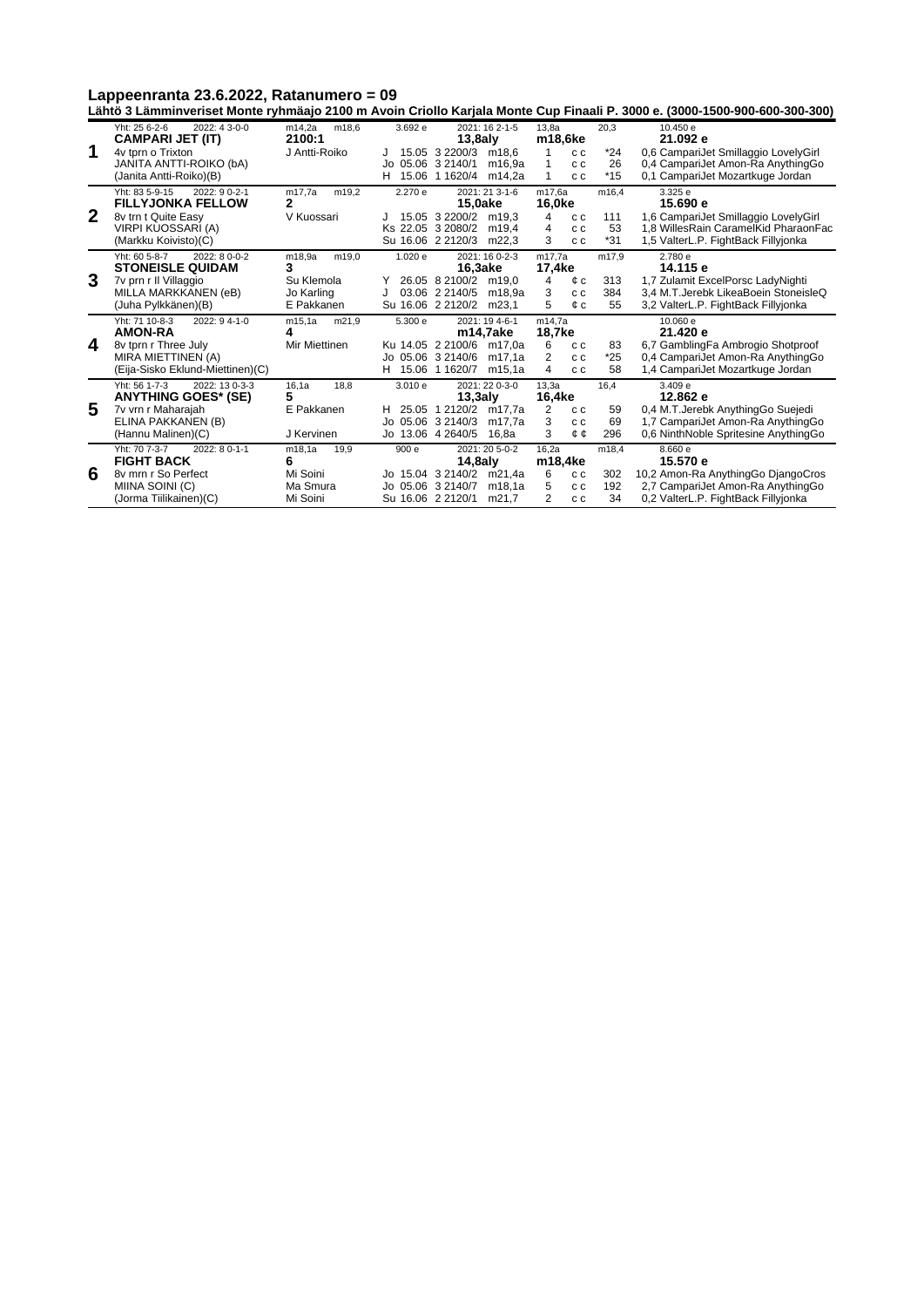**Lähtö 4 Kylmäveriset tasoitusajo 2100 m p. 2000 e + 20 m/ 1000 e. enintään 4000 e Etus. Suom. synt. P. 800 e. (800-400-240-160-80-80)**

|                  | 000- <del>1</del> 00- <del>21</del> 0-100-00-00     |                             |                        |                                                      |                                   |            |                                                                           |
|------------------|-----------------------------------------------------|-----------------------------|------------------------|------------------------------------------------------|-----------------------------------|------------|---------------------------------------------------------------------------|
|                  | 2022: 0 0-0-0<br>Yht: 4 1-0-1                       |                             | 0e                     | 2021: 4 1-0-1                                        |                                   | 34,0       | 1.400 e                                                                   |
|                  | <b>VILISKANTTI</b>                                  | 2100:1                      |                        |                                                      | 34,0ke                            |            | 1.400 e                                                                   |
| 1                | 5v vprt r Viesker                                   | <b>T</b> Ripatti            | La 29.11 9 2100/2      | $\sim$                                               | hll<br>c c                        | *24        | - Maradonna Tuuriska GretaKoks                                            |
|                  | PERTTI PUIKKONEN (aA)                               | P Puikkonen                 | K 03.12 2 2100/1       | 34,6                                                 | 1<br>c c                          | *21        | 2,0 Viliskantt Chekkonen IsosalonSe                                       |
|                  | (Outi Käsnänen)(C)                                  |                             | K 12.12 4 2100/3       | 35,5x                                                | 6<br>c c                          | *32        | 6,1 Karelia SavonSisu Carmenella                                          |
|                  | Yht: 8 0-2-4<br>2022: 6 0-2-3                       | 33,7                        | 1.940 e                | 2021: 20--01                                         |                                   | 39,8       | 150 e                                                                     |
|                  | <b>HARRI POTTER</b>                                 | $\mathbf{2}$                |                        |                                                      | 33,7ke                            |            | 2.090e                                                                    |
| $\boldsymbol{2}$ | 5v tprt r Kihisee<br>JOUNI HEIMALA (A)              | Jo Heimala                  | K 21.04 2 2100/3<br>L. | 33,7<br>28.04 1 2180/2<br>34,3                       | 3<br>c c<br>$\overline{2}$<br>c c | *28<br>*24 | 0,2 Lorvikatar IsosalonSe HarriPotte<br>0.1 Franselmi HarriPotte Carneval |
|                  | (Jouni Heimala)(C)                                  |                             | R 19.06 5 2100/3       | 34,1                                                 | 4<br>c c                          | *31        | 5,0 Moimoi ApilanMuis Tähtihippu                                          |
|                  | Yht:<br>$\pm$ -+                                    |                             |                        | $\mathbb{R}$                                         |                                   |            |                                                                           |
|                  | <b>RILLAN ILO</b>                                   | 3                           | e                      |                                                      |                                   |            | e                                                                         |
| 3                | 7v prt t Turon Into                                 |                             |                        |                                                      |                                   |            |                                                                           |
|                  | <b>JUKKA TORVINEN (dA)</b>                          |                             |                        |                                                      |                                   |            |                                                                           |
|                  | (Pekka Nieminen)(C)                                 |                             |                        |                                                      |                                   |            |                                                                           |
|                  | Yht: 17 0-0-2<br>2022: 0 0-0-0                      |                             | 0e                     | 2021: 5 0-0-1                                        |                                   | 34,3       | 400 e                                                                     |
|                  | <b>MEREN LOISTO</b>                                 | 4                           |                        |                                                      | 32,5ke                            |            | 1.230e                                                                    |
| 4                | 7v prt r Villiari                                   | T Perttunen                 | H 24.11 1 2120/4       |                                                      | hpl cc                            | 259        | - O.A.Erikuv Suvionni Lars-Einar                                          |
|                  | TAPIO PERTTUNEN (aA)                                |                             | L.                     | 02.12 6 2140/1<br>34,3x                              | 5<br>c c                          | 104        | 4,2 Villipiikk O.A.Erikuv Viiritär                                        |
|                  | (Mika Zitron)(C)                                    |                             | H.                     | 15.12 2 2120/1<br>$\overline{\phantom{a}}$           | c c<br>hpl                        | 73         | - Kukkarosuo TuurinTuli Kisari-Mon                                        |
|                  | Yht: 8 1-1-0<br>2022: 0 0-0-0                       |                             | 0e                     | 2021: 0 0-0-0                                        |                                   |            | 0 <sub>e</sub>                                                            |
|                  | <b>DEMONI</b>                                       | 5                           |                        |                                                      | 34,3ke                            |            | 1.680 e                                                                   |
| 5                | 7v rt r Vixen                                       | Ma Porokka                  | S                      | 28.11 3 2100/1<br>$\blacksquare$                     | hpl cc                            | 42         | - Lyyti Isosalonlh Lainaks                                                |
|                  | <b>HEIKKI RAISANEN (B)</b>                          | J Ruotsalainen              | M 23.07 3 2120/3       | $\blacksquare$                                       | hll<br>с¢                         | 451        | - VieskerinR Core Hiipeli                                                 |
|                  | (Atte Karjalainen)(C)                               | Sa Vehviläinen              |                        | Jo 16.0522 2140/6<br>36,9                            | kl<br>c c                         | hyv        | 7,5 ViivinSuvi Rahima Vektoriina                                          |
|                  | Yht: 13 0-0-1<br>2022: 30--00                       | 33,4                        | 120 e                  | 2021: 9 0-0-1                                        |                                   | 34,0       | 1.130 e                                                                   |
|                  | <b>SPINNU</b>                                       | 6                           |                        |                                                      | 33,4ke                            |            | 1.250e                                                                    |
| 6                | 6v rt t Liising<br>ESA HOLOPAINEN (aA)              | V Mikkanen<br>V-P Toivanen  | Ps 06.03 5 2140/1      | 39.7x                                                | 4<br>c c                          |            | 13,5 Varmanpääl IsosalonSe HarriPotte                                     |
|                  | (Juha Kortekallio)(A)                               |                             | Jo 05.0610 2140/1      | $\blacksquare$<br>Jo 13.06 1 2180/4<br>33,4          | c c<br>hpl<br>5<br>c c            | 98<br>251  | - HämisSafii Mergel HovilanVal<br>1,3 I.P.Ruuti Tuusa KoivikonJe          |
|                  |                                                     |                             |                        |                                                      |                                   |            |                                                                           |
|                  | Yht: 4 0-1-1<br>2022: 4 0-1-1<br><b>AIKA-VASTUS</b> | 32,4<br>7                   | 850 e                  | 2021: 0 0-0-0                                        |                                   |            | 0e<br>850 e                                                               |
| $\overline{7}$   | 4v prt r Vaellus                                    | T Perttunen                 | L                      | 31.03 2 2140/2<br>38,2x                              | 32,4ke<br>5<br>c c                | 224        | 8,7 TopinMuist Varmanpääl Valencia                                        |
|                  | TIMO TOIVIAINEN (aA)                                |                             | М                      | 24.05 2 2100/3<br>32,4                               | 3<br>c c                          | 228        | 2,8 Huikero SantamaanM Aika-Vastu                                         |
|                  | (Timo Toiviainen)(A)                                |                             | J                      | 11.06 10 2140/2 33.0                                 | 7<br>c c                          | 407        | 7,7 TopinMuist Wertti IlonViesti                                          |
|                  | Yht: 16 1-1-1<br>2022: 6 0-0-1                      | 33,8                        | 1.100 e                | 2021: 8 0-1-0                                        |                                   | 33,5       | 1.570 e                                                                   |
|                  | <b>NEVAN TUISKU</b>                                 | 2120:1                      |                        |                                                      | 33,5ke                            |            | 2.770 e                                                                   |
| 8                | 5v prt t Viesker                                    | J Utala                     |                        | H 30.03 2 2120/3<br>33,8x                            | 3<br>c c                          | 510        | 7,6 Valyria NovanVarjo NevanTuisk                                         |
|                  | JARMO SAARELA (dA)                                  |                             | L.                     | 28.04 3 2180/1<br>$\sim$                             | hll<br>c c                        | 217        | - HentunLiis Pihlajanli Paperitäht                                        |
|                  | (Erkki Tulla)(A)                                    |                             | La 07.06 2 2120/6      | $\ddot{\phantom{a}}$                                 | hll<br>c c                        | 766        | - IlonViesti OnonNopsas IsosalonSe                                        |
|                  | Yht: 16 1-1-2<br>2022: 5 0-1-1                      | 31,0a<br>35,3               | 1.000 e                | 2021: 4 0-0-0                                        | 35,1a                             | 39,1       | 400 e                                                                     |
|                  | <b>VIRGIITTA</b>                                    | 2                           |                        | 31,0aly                                              | 33,5ke                            |            | 2.850 e                                                                   |
| 9                | 7v rt t Sipori                                      | I Pyysalo                   |                        | La 24.04 9 2100/3 37,9                               | 9<br>c c                          | 123        | 12,4 Midas HissunLiis Weeti                                               |
|                  | ILKKA PYYSALO (B)                                   |                             | J                      | 02.05 9 1640/1<br>31,0a                              | 2<br>c c                          | 223        | 1,4 MattilanEe Virgiitta Lavjuu                                           |
|                  | (Ilkka Pyysalo)(C)                                  |                             | La 07.06 2 2120/1      |                                                      | hpl<br>c c                        | 228        | - IlonViesti OnonNopsas IsosalonSe                                        |
|                  | Yht: 14 2-1-0<br>2022: 30--00                       | 32,6                        | 290 e                  | 2021: 4 0-0-0                                        |                                   | 32,8       | 150 e                                                                     |
|                  | <b>SEEKERIN HUMU</b>                                | 3                           |                        | <b>35,8ake</b>                                       | 31.6ke                            |            | 3.100 e                                                                   |
|                  | 10 7v tprn r Humeeti                                | A Hirvonen<br>P Vehviläinen |                        | Jo 05.0610 2180/2<br>34,6                            | 10<br>c c<br>7                    | 999<br>493 | 6,8 HämisSafii Mergel HovilanVal                                          |
|                  | PEKKA VEHVILAINEN (aA)<br>(Antti Hirvonen)(C)       | J Kervinen                  |                        | Ku 10.06 5 2120/8<br>34,4x<br>Kj 19.06 4 2120/3 32,6 | c c<br>4<br>c c                   | 201        | 5,2 HovilanOiv SörkänJätk KiieksenVi<br>3,1 HissunKall I.P.Sisu Jantter   |
|                  | Yht: 27 1-0-3<br>2022: 3 0-0-1                      | 33,0                        | 400 e                  | 2021: 7 0-0-1                                        |                                   | 32,5       | 380e                                                                      |
|                  | LIITE                                               | 36,9a<br>4                  |                        | 35,1ake                                              | 35,1a<br>32,5ke                   |            | 2.570 e                                                                   |
| 11               | 8v tprt t Liising                                   | M Jääskeläinen              |                        | Jo 20.02 3 2140/6 36.9a                              | 6<br>c c                          | 201        | 2,1 Mulori Karjalanll ViirinVilk                                          |
|                  | MIKKO JÄÄSKELÄINEN (A)                              |                             |                        | La 07.0410 2120/2 35,0                               | 3<br>c c                          | 330        | 2,1 VernerLjun Lorvikatar Liite                                           |
|                  | (Mikko Jääskeläinen)(C)                             |                             |                        | La 24.04 9 2100/4 33,0                               | 6<br>c c                          | 326        | 2,3 Midas HissunLiis Weeti                                                |
|                  | Yht: 6 2-1-0<br>2022: 6 2-1-0                       | 33,3                        | 2.960 e                | 2021: 0 0-0-0                                        |                                   |            | 0e                                                                        |
|                  | <b>LENTOPETROLI</b>                                 | 5                           |                        |                                                      | 33,3ke                            |            | 2.960e                                                                    |
|                  | 12 6v trt r Vauhtelin Lento                         | Mar Heikari                 | La 12.05 3 2100/1      | 35,6                                                 | 1<br>c c                          | *23        | 1,2 Lentopetro Tuuriska Finviri                                           |
|                  | MARKO HEIKARI (bA)                                  |                             | H 25.05 2 2120/4       | 33,3                                                 | c c<br>1                          | 37         | 0.6 Lentopetro Komiro Mette-Mari                                          |
|                  | (Mika Rautiainen)(C)                                |                             | La 07.06 2 2120/3      |                                                      | hll<br>c c                        | 51         | - IlonViesti OnonNopsas IsosalonSe                                        |
|                  | Yht: 35 1-3-2<br>2022: 7 0-1-1                      | 34,0<br>35,2a               | 1.100 e                | 2021: 12 0-1-0                                       |                                   | 34,7       | 560 e                                                                     |
|                  | <b>LOISTEHUMU</b>                                   | 6                           |                        | 35,2akp                                              | 34,0ke                            |            | 2.996 e                                                                   |
|                  | $13$ 10v tprt r Liising                             | S Raitala                   |                        | M 22.03 9 2140/2 34,0                                | 5<br>c c                          | 187        | 0,6 SuvelanRoi SörkänJätk MieletönMe                                      |
|                  | PAULI TYRISEVÄ (C)                                  | P Tyrisevä                  |                        | La 07.0410 2120/5<br>35,9                            | 6<br>c c                          | 317        | 4,1 VernerLjun Lorvikatar Liite<br>- Midas HissunLiis Weeti               |
|                  | (Pauli Tyrisevä)(C)                                 |                             |                        | La 24.04 9 2100/5                                    | hpl<br>c c                        | 897        |                                                                           |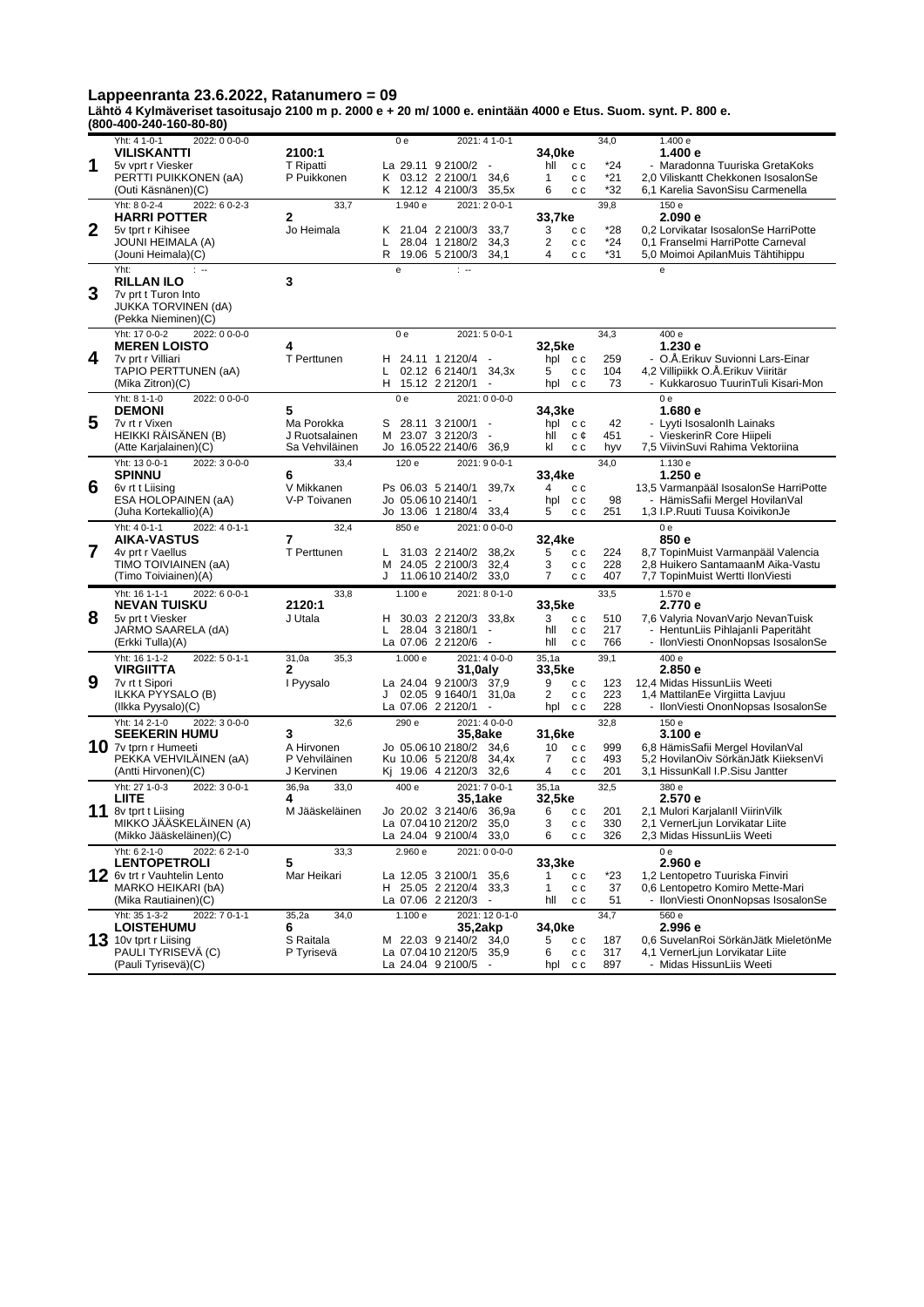Lappeenranta 23.6.2022, Ratanumero = 09<br>Lähtö 5 Kylmäveriset ryhmäajo 2100 m enintään 45 000 e. Etus. Suom. synt. P. 1000 e. (1000-500-300-200-100-100)

|             | 2022: 8 0-1-2<br>Yht: 39 13-5-4  | 24,6a<br>28,5 | 2.320 e<br>2021: 10 2-2-0    | 27,5<br>28,5a     | 6.090e                             |
|-------------|----------------------------------|---------------|------------------------------|-------------------|------------------------------------|
|             | <b>VOKKENI</b>                   | 2100:1        | $24,6$ aly                   | 26,0ke            | 30.420 e                           |
| 1           | 8v vprt o Vikkeni                | N Huuskola    | La 12.05 5 2100/2<br>-а      | 36<br>hpl<br>c c  | - Sirpsakka PirttilänO AdvenTure   |
|             | ESA HOLOPAINEN (aA)              | E Holopainen  | M 24.05 8 1600/2<br>24.6ax   | *27<br>11<br>¢¢   | 2,2 Sirpsakka Disain Tempaisu      |
|             | (Jukka Huuskola)(B)              |               | 05.06 8 2100/5<br>R<br>27,5a | $*30$<br>5<br>c c | 0,4 HäyrilänHe Mitori Masavesa     |
|             | Yht: 52 10-6-5<br>2022: 11 3-0-0 | 26,7a<br>27,4 | 14,600 e<br>2021: 14 3-2-1   | 27,7a<br>27,7     | 16.905 e                           |
|             | <b>LISSUN ASSI</b>               | 2             | $25,4$ aly                   | 27,4ke            | 43.295 e                           |
| $\mathbf 2$ | 10v prt t Apassi                 | T Rautiainen  | 21.05 8 3140/3<br>28.1a      | 8<br>491<br>c c   | 4.1 B.Riitu VennelmonV M.A.Piste   |
|             | TERHO RAUTIAINEN (aA)            | O Koivunen    | 04.06 9 2100/1<br>Κi<br>27.4 | 6<br>859<br>c c   | 1,8 N.P.Liitot Volsuma Sanahelinä  |
|             | (Terho Rautiainen)(A)            | T Rautiainen  | 15.06 8 1620/2<br>H.<br>-a   | 426<br>hll<br>c c | - Disain Taksvenla Hulluduuna      |
|             | Yht: 187-6-2<br>2022: 64--2-0    | 26,3a<br>25.7 | 9.650 e<br>2021: 62--22-2    | 24.8a<br>25,2     | 15.950 e                           |
|             | <b>VAUHTIS</b>                   | 3             | 24,8ake                      | 25,2ke            | 36,600 e                           |
| 3           | 6y rt o Villihotti               | He Bollström  | 13.04 7 2120/1<br>26.3a<br>н | $*16$<br>c c      | 0,2 Vauhtis Sirpsakka AdvenTure    |
|             | HENRI BOLLSTRÖM (bA)             |               | 20.04 7 3140/6<br>27,4<br>н  | $*19$<br>c c      | 0,6 Vauhtis Tähtitie Briljantti    |
|             | (Seppo Suuronen)(A)              |               | 17.06 4 2120/3<br>25,7<br>ĸ  | $*15$<br>1<br>C C | 0.6 Vauhtis Varoitus AdvenTure     |
|             | Yht: 91 9-9-8<br>2022: 11 1-1-0  | 24.7<br>27.1a | 3.750 e<br>2021: 24 2-2-1    | 26.0a<br>26,3     | 15.950 e                           |
|             | <b>VAROITUS</b>                  | 4             | 26,0aly                      | 24,7ke            | 38.230 e                           |
| 4           | 10v trt t Apassi                 | T Perttunen   | La 07.06 3 2100/2            | 125<br>hll<br>c c | - ViktorKärp Tähtisekki Hulluduuna |
|             | <b>JOUNI HEIMALA (A)</b>         | Jo Heimala    | Jo 13.06 7 2180/2<br>24.7    | 216<br>1<br>c c   | 0,2 Varoitus Rapsodi KoskelanAk    |
|             | (Jouni Heimala)(C)               |               | K 17.06 4 2120/1<br>26.0     | 2<br>44<br>c c    | 0.6 Vauhtis Varoitus AdvenTure     |
|             | Yht: 61 6-4-14<br>2022: 10 2-0-3 | 27.6a<br>25.9 | 7.650 e<br>2021: 24 2-2-6    | 28.0a<br>26,2     | 14.620 e                           |
|             | <b>YSIKYMPPI</b>                 | 5             | 27,6akp                      | 25,9ke            | 30.330 e                           |
| 5           | 9y trt o Tuiskis                 | J Saarela     | 21.0510 4160/2 28.5x         | 3<br>111<br>¢с    | 1,0 VirinUrho KujanpäänJ Ysikymppi |
|             | JARMO SAARELA (dA)               |               | Tk 27.05 6 2600/10 27.6a     | $*28$<br>1<br>¢с  | 0,2 Ysikymppi Masavesa Krista      |
|             | (Jussi Suominen)(F)              |               | H 08.06 7 3140/3             | 39<br>hlo<br>¢с   | - Vonkari SuvelanRin Masavesa      |
|             | Yht: 95 14-10-5<br>2022: 6 0-1-0 | 24,5a<br>27,5 | 2.500 e<br>2021: 18 1-1-2    | 24,2a<br>26,2     | 5.520 e                            |
|             | <b>TUTUN TILTU</b>               | 6             | $23.7$ aly                   | 26,0ke            | 32.405 e                           |
| 6           | 12v prt t Tutuari                | S Raitala     | Ku 22.04 9 2120/3<br>29.5    | 6<br>136<br>c c   | 1.8 N.P. Liitot Volsuma Larvanlisu |
|             | JANI RUOTSALAINEN (aA)           |               | M 24.05 8 1600/1<br>24.5a    | 10<br>112<br>c c  | 2,0 Sirpsakka Disain Tempaisu      |
|             | (Jorma Konnu)(S)                 | I Nurmonen    | Jo 05.06 6 2200/2<br>27,5    | 80<br>6<br>c c    | 2,0 Rapsodi Vappu-Ukko OnninLento  |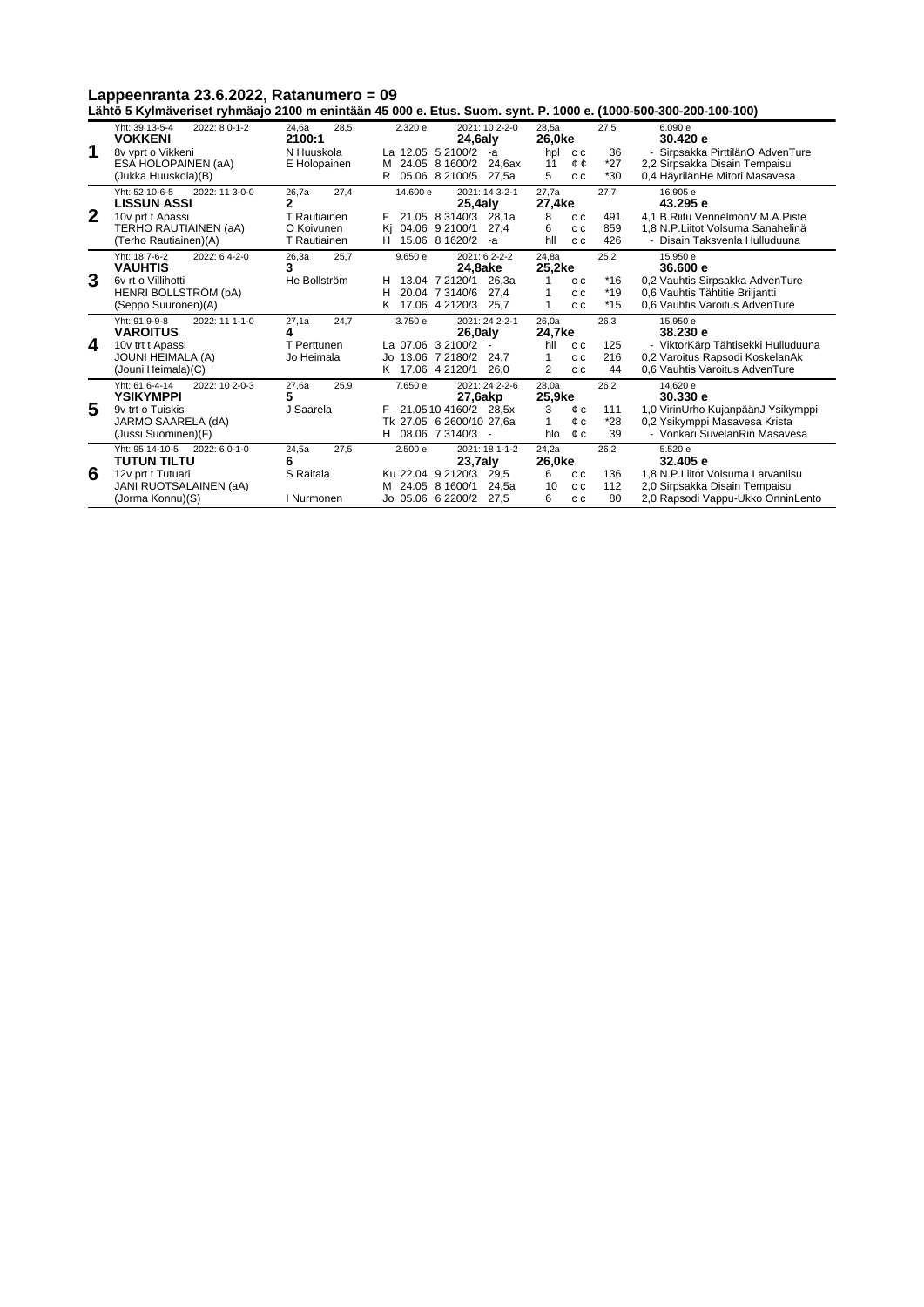|                |                                                                              |                                                | Lähtö 6 Toto4-1 Lämminveriset ryhmäajo 1609 m enintään 60 000 e. P. 1000 e. (1000-500-300-200-100-100) |                                                                                |                                                                                                                    |
|----------------|------------------------------------------------------------------------------|------------------------------------------------|--------------------------------------------------------------------------------------------------------|--------------------------------------------------------------------------------|--------------------------------------------------------------------------------------------------------------------|
| 1              | Yht: 77 7-5-3<br>2022: 13 0-0-0<br><b>CACSHOT</b><br>7v prn o Il Villaggio   | 19,4<br>14,1a<br>1609:1<br>Te Keskitalo        | 2021: 21 0-0-2<br>260 e<br>13,8akp<br>Ks 22.05 8 2060/2 19,4                                           | 14,3a<br>15,6<br>15,1ke<br>5<br>67<br>c c                                      | 4.060 e<br>30.055 e<br>3,5 NobleBoyS JackFire BearGift                                                             |
|                | JUHA UTALA (aA)<br>(Arsi Skyttä)(C)                                          | J Kiveinen<br>J Saarela                        | 12.06 7 2160/4<br>F.<br>K 18.06 6 1600/1 14,1a                                                         | 999<br>hpl<br>¢c<br>ccJ<br>904<br>7                                            | QiuliusOnS XanthusWap MrStahl<br>1,5 GerrisTrix PrincePale MarcosGall                                              |
|                | Yht: 45 13-6-10<br>2022: 3 0-0-1<br><b>BRISENDA</b>                          | 14,3a<br>$\mathbf{2}$                          | 1.500 e<br>2021: 13 2-2-2<br>$11,1$ aly                                                                | 11,1a<br>14,2ke                                                                | 10.600 e<br>45.330 e                                                                                               |
| $\overline{2}$ | 7v prn t Brad De Veluwe<br>SAMI VEHVILÄINEN (bA)<br>(Teija Kettunen)(C)      | He Bollström<br>Sa Vehviläinen<br>Ju Torvinen  | K 15.01 7 2100/7 15.9a<br>Jo 20.02 6 1640/6<br>16,2a<br>Jo 19.03 8 1640/3<br>14,3a                     | 8<br>518<br>c c<br>$*21$<br>$\overline{4}$<br>c c<br>3<br>64<br>c c            | 1,2 LaCerise AlienHill BWTDevil<br>1,7 AboveFromD BenobiZet FakirNyx<br>0,7 RebelRapid Capo Brisenda               |
|                | Yht: 41 7-6-4<br>2022: 11 2-1-0<br>BE THE ONE* (SE)                          | 14,7a<br>15,5<br>3                             | 2021: 17 1-2-3<br>11.557 e<br>$13,5$ aly                                                               | 13,6a<br>16,2<br>15,5ke                                                        | 11.928 e<br>50.834 e                                                                                               |
| 3              | 6v rn t Zola Boko<br>TEIJO AHOLA (eB)<br>(Nina Pettersson-Perklen)(B)        | C P Lindblom<br>A Teivainen<br>T Ahola         | Ln 08.05 7 2140/11 15.9a<br>H 18.05 9 2120/6 16,4ax<br>Н.<br>25.05 6 2120/4<br>15,2a                   | 8<br>c c<br>10<br>363<br>c c<br>$\overline{7}$<br>570<br>c c                   | 5,7 Goodygoody TheNextOne JanisJopli<br>0,7 MelindaSes HerRoyalHi TrueDevoti                                       |
|                | Yht: 96 9-9-10<br>2022: 12 6-3-0<br><b>HUNTER DILLON</b>                     | 14,0a<br>17,5<br>4                             | 2021: 18 0-1-2<br>9.000 e<br>14,0ake                                                                   | 15,0a<br>15,1<br>15,0ke                                                        | 4.354 e<br>48.719 e                                                                                                |
| 4              | 8v prn r Tyrone Dillon<br>JANITA ANTTI-ROIKO (bA)<br>(Janita Antti-Roiko)(B) | J Antti-Roiko<br>Te Keskitalo<br>J Antti-Roiko | 02.05 5 2140/8<br>15,3a<br>J<br>Vi 28.0511 2140/6<br>15.3a<br>Jo 13.06 8 2140/6 14,0a                  | $\overline{2}$<br>40<br>¢c<br>289<br>11<br>c c<br>4<br>171<br>c c              | 0.1 BoulderCan HunterDill AboveFromD<br>2.0 Rallston PrincePale IlosSilmar<br>0,7 Rallston Callelalka FernandoVi   |
|                | Yht: 107 16-13-17 2022: 13 1-2-2<br><b>WILLE'S RAINMAKER</b>                 | 13,3a<br>m17,8<br>5                            | 3.840 e<br>2021: 20 0-4-1<br>$11,8$ aly                                                                | 16,1<br>13,0a<br>m15,0ke                                                       | 4.490 e<br>41.533 e                                                                                                |
| 5              | 11v mrn r Classic Photo<br>JANI RUOTSALAINEN (aA)<br>(Annika Rahikka)(C)     | J Utala<br>N Korpikoski<br>Ju Torvinen         | K 19.05 7 2100/6 14,6a<br>Ks 22.05 3 2100/2 m17,8<br>Lo 13.0610 2120/3 14,8L                           | $\overline{7}$<br>480<br>c c<br>$*24$<br>$\mathbf{1}$<br>c c<br>4<br>c c<br>70 | 1,8 RayBoy BrazenLeon ComwayCott<br>0,1 WillesRain CaramelKid PharaonFac<br>0,7 GlobalVent VixpressLi RacehillVi   |
|                | Yht: 128 21-13-19 2022: 11 0-0-2<br><b>FINEST CHOCOLATE</b>                  | 14,9a<br>6                                     | 2021: 20 1-0-2<br>1.800 e<br>12,7aly                                                                   | 14,0a<br>15,7<br>15,4pi                                                        | 3.380 e<br>51.710 e                                                                                                |
| 6              | 12v m r Chocolatier<br>TEEMU KESKITALO (bA)<br>(Terhi Vanhala)(C)            | Te Keskitalo                                   | 28.04 7 2140/2 16.6a<br>L<br>K 19.05 4 1600/6<br>15,2a<br>Lo 13.0610 2120/5<br>16,6L                   | 7<br>594<br>c c<br>6<br>ccJ 999<br>8<br>221<br>c c                             | 2,2 Ithinkiama YoloSavoy Pica-PicaO<br>3,6 ThaiProfit T.Rex ValiantDre<br>4,5 GlobalVent VixpressLi RacehillVi     |
|                | Yht: 75 7-8-11<br>2022: 10 0-1-1<br><b>AMOUR AMIKO</b>                       | 13,3a<br>16.1<br>7                             | 2021: 20 3-3-5<br>2.030 e<br>$12,7$ aly                                                                | $\overline{12.7a}$<br>15,5<br>15,0ke                                           | 14,600 e<br>31.723 e                                                                                               |
| 7              | 8v prn r Amour Ami<br>HANNU TORVINEN (dA)<br>(Isto Kuisma)(A)                | T Kylliäinen<br>Ha Torvinen                    | La 24.04 7 2100/9 17,2a<br>L 09.06 8 2140/8 13,3a<br>K 18.06 6 1600/8 14,2a                            | 10<br>c c<br>302<br>7<br>$\&cJ$ 390<br>9<br>$\&cJ$ 642                         | 1.6 MarlonDee SandofHolm BrazenLeon<br>2,7 Radetzky AlwaysRead TheDude<br>1,6 GerrisTrix PrincePale MarcosGall     |
|                | Yht: 83 15-13-13 2022: 10 0-0-1<br><b>ADRIENNE'S AMI</b>                     | 13,7a<br>16,2<br>8                             | 3.040 e<br>2021: 21 3-7-3<br>$11,6$ aly                                                                | 11,6a<br>13.8<br>13,8ke                                                        | 13.050 e<br>41.765 e                                                                                               |
| 8              | 8v tprn o Amour Ami<br>TIMO TOIVIAINEN (aA)<br>(Timo Toiviainen)(A)          | T Toiviainen<br>T Perttunen                    | La 24.04 7 2100/12 17,1a<br>28.04 7 2140/10 16,8a<br>L<br>K 18.06 6 1600/9 13,7a                       | $\overline{7}$<br>c c<br>487<br>297<br>10<br>c c<br>795<br>4<br>c c            | 1,4 MarlonDee SandofHolm BrazenLeon<br>2,7 Ithinkiama YoloSavoy Pica-PicaO<br>0.8 GerrisTrix PrincePale MarcosGall |
|                | Yht: 40 5-4-3<br>2022: 3 0-0-0<br><b>NIGHT HALL (US)</b>                     | 14,8a<br>9                                     | 2021: 13 0-3-0<br>150 e<br>11,0aly                                                                     | 13,3a<br>14,2<br>14,2ke                                                        | 6.650 e<br>59.431 e                                                                                                |
| 9              | 6v rn o Muscle Hill<br><b>JUKKA TORVINEN (dA)</b><br>(Pia Huusari)(A)        | A Moilanen<br>Ju Torvinen                      | 21.04 6 2100/9 15,8a<br>Κ<br>т<br>10.05 7 2100/2<br>14,8a<br>T.<br>31.05 7 2100/4<br>15,8a             | 5<br>146<br>c c<br>309<br>7<br>c¢<br>10<br>234<br>c c                          | 0,9 ItsRaining IlFunnyLi Pica-PicaO<br>1,4 Piterag Adanna OrlandoPoi<br>3,5 PowerBlast Pope Stonecapes             |
|                | Yht: 73 8-9-17<br>2022: 80-1-2<br><b>HURRY SUNDOWN</b>                       | 12,8a<br>m19,7<br>10                           | 2021: 26 3-5-7<br>1.540e<br>$12,8$ aly                                                                 | 14,2a<br>17,5ke                                                                | 15.230 e<br>29.180 e                                                                                               |
|                | 10 8v tprn r Hennessey<br>JARMO SAARELA (dA)<br>(Saku Havo)(C)               | A Teivainen<br>J Saarela<br>A Teivainen        | 26.05 4 2140/1<br>15.8ax<br>L.<br>La 07.06 7 1609/1<br>12,8a<br>Lo 13.06 7 1600/1<br>14,4L             | 4<br>196<br>c c<br>3<br>119<br>c c<br>3<br>*32<br>c c                          | 1.4 NuDel AllStarMin Notable<br>0,4 OlleRoc CameleoPre HurrySundo<br>0,7 BeanDream VexAntHope HurrySundo           |
|                | Yht: 56 13-7-10<br>2022: 7 0-2-1<br>O.P.ROC (SE)                             | 12,5a<br>11                                    | 2021: 14 2-1-3<br>2.500 e<br>$11,4$ aly                                                                | 11,4a                                                                          | 5.910 e<br>41.288 e                                                                                                |
| 11             | 8v prn r Maharajah<br>TOMMI KYLLIÄINEN (aA)<br>(Matias Salo)(A)              | T Kylliäinen                                   | La 12.05 7 1609/8 13,4a<br>31.05 7 2100/7 14,6a<br>T<br>14.06 8 1600/1 12,5a<br>м                      | 6<br>$\mathfrak{c}$ c J 130<br>5<br>¢ ¢ J 205<br>3<br>$C$ c J 61               | 0.8 LaDonnaPer EstelleBro RedRockCan<br>1,0 PowerBlast Pope Stonecapes<br>0.6 BoltKronos Curakao O.P.Roc           |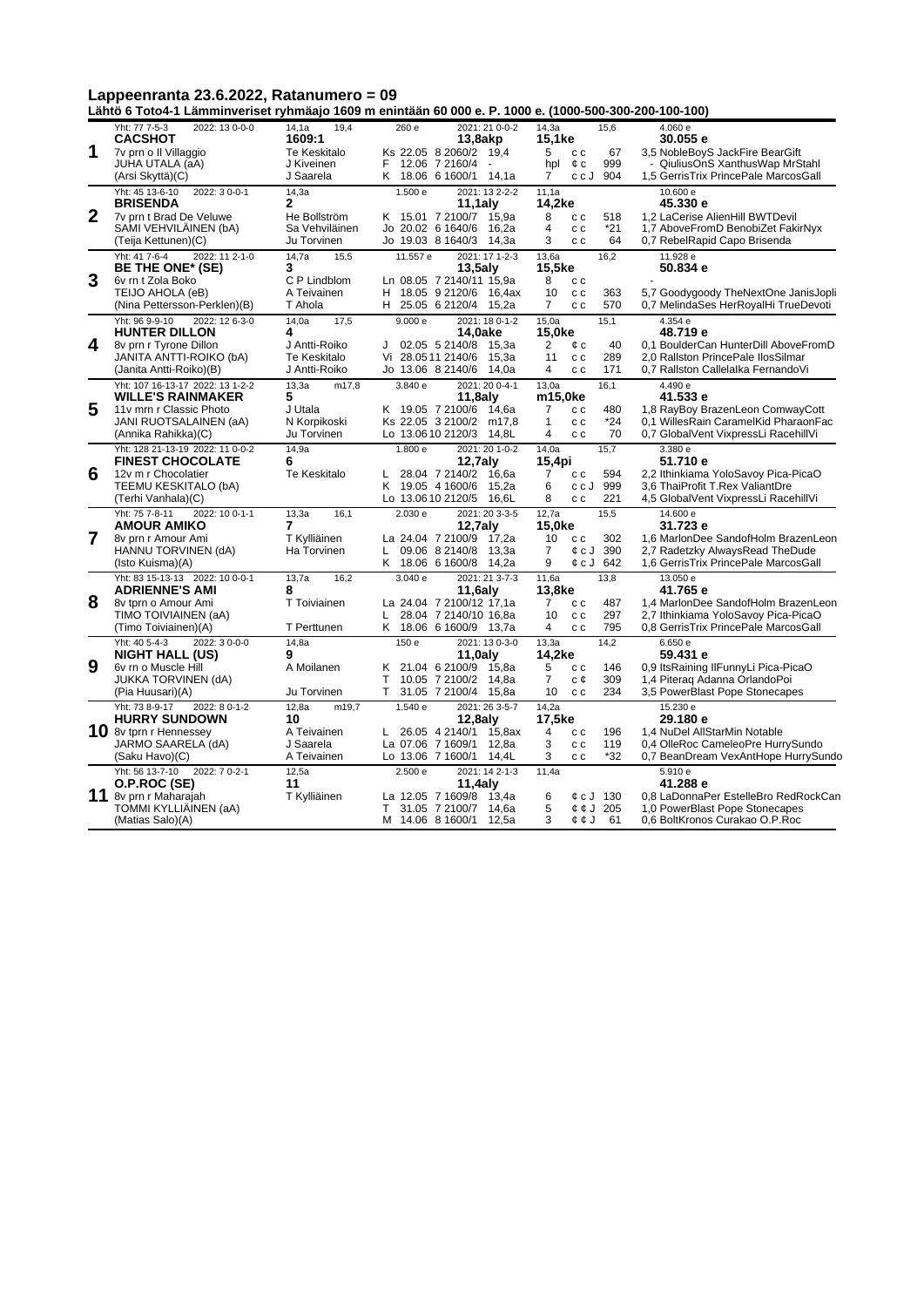|                |                                                                                                                                          |                                                          | Lähtö 7 Toto4-2 troikka Lämminveriset ryhmäajo 1609 m enintään 15 000 e. P. 1000 e. (1000-500-300-200-100-100)                          |                                                                                              |                                                                                                                                          |
|----------------|------------------------------------------------------------------------------------------------------------------------------------------|----------------------------------------------------------|-----------------------------------------------------------------------------------------------------------------------------------------|----------------------------------------------------------------------------------------------|------------------------------------------------------------------------------------------------------------------------------------------|
|                | 2022: 3 0-0-0<br>Yht: 20 0-3-3<br><b>BETULLA C.R.* (IT)</b>                                                                              | 18,4<br>13,9a<br>1609:1                                  | 306 e<br>2021: 90--21<br>$13,0$ aly                                                                                                     | 13,0a<br>16,6<br>16,6ke                                                                      | 3.266 e<br>11.178 e                                                                                                                      |
| 1              | 5v trn t S.J.'s Photo<br>TOMMI KYLLIAINEN (aA)<br>(Marja Haakana)(C)                                                                     | J Wiman<br>S Raitala<br>N Huuskola                       | Es 15.02 8 2140/2 18,4<br>M 24.05 4 1600/5<br>13.9a<br>Lo 13.06 8 2120/4<br>16.6L                                                       | 423<br>0<br>$\overline{7}$<br>75<br>¢φ<br>4<br>¢¢<br>195                                     | 2.8 GoldArrowW StarVictor GiannaSisu<br>1,0 MyMatch MickeyTheA KingOfAlab                                                                |
| $\overline{2}$ | Yht: 48 1-7-9<br>2022: 14 0-2-2<br><b>HALDIAZ</b><br>6v m t Googoo Gaagaa<br>VILLE TONTTILA (aA)<br>(Ville Tonttila)(A)                  | 13,5a<br>16.7<br>$\mathbf{2}$<br>V Tonttila              | 2021: 10 0-1-1<br>2.700 e<br>$13,3$ aly<br>18.05 6 2120/11 16,4a<br>н<br>L<br>26.05 5 2140/10 17,0a<br>м<br>14.06 6 1600/11 13,5a       | 13,3a<br>15,9ke<br>3<br>575<br>¢ c<br>286<br>6<br>$\mathtt{c}\,\mathtt{c}$<br>786<br>6<br>¢c | 2.050e<br>11.990 e<br>0,6 DragonsEye BeanFighte Haldiaz<br>1,2 CreditToEa SunlitTrea LakesCeraf<br>1,7 GiannaSisu Edima TryYourBes       |
| 3              | Yht: 37 1-0-3<br>2022: 8 1-0-1<br><b>OXALIS TOOMA* (SE)</b><br>4v rn t Dream Vacation<br>HANNU TORVINEN (dA)<br>(Robert Lindgren)(C)     | 15,4a<br>3<br>J Saarela<br>R Lindgren                    | 2021: 24 0-0-2<br>1.810 e<br>15,4ake<br>30.04 6 2120/2 15,4ax<br>н<br>H<br>18.05 4 2120/2 16,3a<br>Lo 13.06 9 2600/11 18,9L             | 19,9<br>16,3a<br>17,2ly<br>8<br>¢¢<br>712<br>8<br>390<br>c c<br>3<br>150<br>c c              | 9.597 e<br>14.157 e<br>2,0 SalamAleik KiikkusGia MASFelipe<br>1,5 Peachonthe ELIndeed QuandaryTi<br>1,0 EmbossedLe JennyF.Bok OxalisToom |
| 4              | Yht: 32 3-6-3<br>2022: 9 2-5-1<br><b>GODDESS DIONE</b><br>6v prn t S.J.'s Caviar<br>JANI RUOTSALAINEN (aA)<br>(Marjaana Konttinen)(C)    | 15,6a<br>18,5<br>4<br>J Ruotsalainen<br>I Nurmonen       | 7.740 e<br>2021: 3 1-0-0<br><b>15.6ake</b><br>Jo 16.05 5 2140/1<br>16,3a<br>04.06 1 2140/5<br>18,1a<br>Ki<br>Ku 10.06 9 2100/6<br>15,6a | 19,3a<br>18,6<br>18,3ke<br>2<br>c c<br>36<br>$\overline{2}$<br>59<br>c c<br>3<br>*22<br>c c  | 1.050 e<br>10.830 e<br>0,2 SaintSalme GoddessDio KwakiutiBo<br>0,3 ElaineLaur GoddessDio TheGreatKe<br>0,0 Austin Fillibabba GoddessDio  |
| 5              | Yht: 69 3-9-8<br>2022: 20--01<br><b>KING OF ALABAMA</b><br>10v tprn r Simb Chaplin<br>TONI RIPATTI (A)<br>(Sanna Autio)(C)               | 16,6a<br>5<br>T Ripatti                                  | 2021: 50--00<br>240 e<br>$13,5$ aly<br>22.10 6 2140/4 21,7a<br>J<br>M 24.05 4 1600/2 -a<br>Lo 13.06 8 2120/10 16,6L                     | 16.8a<br>17,7ke<br>503<br>8<br>c c<br>¢¢<br>507<br>hpl<br>¢cJ 999<br>3                       | 50e<br>10.945 e<br>8,6 NuDel Downshifte RageBreeze<br>- GoldArrowW StarVictor GiannaSisu<br>1,0 MyMatch MickeyTheA KingOfAlab            |
| 6              | Yht: 25 2-5-5<br>2022: 13 1-3-4<br><b>RULLEBACKENS GOSTA</b><br>4v trn r Mr Pine Chip<br>TAPIO PERTTUNEN (aA)<br>(Tapio Perttunen)(A)    | 15.1a<br>17.2<br>6<br>T Perttunen                        | 8.950 e<br>2021: 11 1-2-0<br>15,1ake<br>30.04 6 2120/7 15,1a<br>н<br>F<br>21.05 3 2640/1 17.1a<br>J<br>11.06 9 3140/3 17,2              | 17.4a<br>16.9<br>16,9ke<br>4<br>$\&cJ$ 733<br>3<br>88<br>¢cJ<br>613<br>11<br>¢с              | 2.980 e<br>12.230 e<br>1,4 SalamAleik KiikkusGia MASFelipe<br>0,6 Hertus SaharaMaga Rullebacke<br>4,1 BridgeComm WinnersLan EnterMaywe   |
| 7              | Yht: 30 4-4-4<br>$2022: 51-0-0$<br><b>EKO LACONDA</b><br>7v prn t Eko Gillroy<br>ESA HOLOPAINEN (aA)<br>(Reijo Rekola)(S)                | 13,9a<br>7<br>E Holopainen                               | 2021: 13 0-1-2<br>1.000 e<br>$13,7$ aly<br>09.02 7 2120/7 18,4a<br>н<br>24.05 4 1600/10 -a<br>м<br>14.06 6 1600/6 13,9a<br>м            | 15,8<br>13,7a<br>15,8ke<br>8<br>236<br>c c<br>362<br>hpl<br>¢c<br>278<br>9<br>¢c             | 3.190 e<br>11.060 e<br>3.7 BWTGabriel CameronWak Whodouthin<br>GoldArrowW StarVictor GiannaSisu<br>2,3 GiannaSisu Edima TryYourBes       |
| 8              | Yht: 35 6-6-6<br>2022: 9 1-1-2<br><b>ENJOY'S LEON (SE)</b><br>9v tprn r Enjoy Lavec<br><b>VILLE MIKKANEN (A)</b><br>(Marko Pulkkinen)(C) | 13,0a<br>8<br>V Mikkanen                                 | 3.640 e<br>2021: 50--20<br>$13,0$ aly<br>H 18.0510 2120/9 16,9a<br>La 07.06 4 2100/12 16,0a<br>H.<br>15.06 6 1620/9 13,0a               | 16,3a<br>112<br>3<br>c c<br>4<br>53<br>c c<br>3<br>305<br>c c                                | 1.070 e<br>13,800 e<br>0,0 HilasElton FakeSuperF EnjoysLeon<br>1,8 MickeyTheA HandsomeSa Hello<br>0,4 BeanFighte CeleritasS EnjoysLeon   |
| 9              | Yht: 41 4-3-4<br>2022: 6 0-1-0<br><b>SWEET POISON</b><br>6v mrn t Neighsay Hanover<br><b>MIKKO VALTONEN (A)</b><br>(Antti Ripatti)(C)    | 16,5a<br>16,0<br>9<br>A Ripatti                          | 2.200 e<br>2021: 21 3-1-3<br>14.6ake<br>La 12.02 5 2100/3 18,5a<br>H 18.04 8 2120/6<br>16,5a<br>Su 16.06 8 2120/4<br>25,9               | 17,0<br>14,6a<br>16.0ke<br>450<br>11<br>c c<br>9<br>252<br>¢¢<br>$\overline{7}$<br>62<br>c c | 6.790 e<br>12.570 e<br>2,1 Dainamin RoyalDate TheStory<br>2,8 AmilleAnna StoneisleQ SuperTopaz<br>5,9 MoneyVice KwakiutiBo StarsTrotA    |
|                | Yht: 60 6-4-3<br>2022: 5 0-0-0<br><b>ALFRED DE LUZE</b><br>10 8v tprt r Hennessey<br><b>JUKKA TORVINEN (dA)</b><br>(Saku Havo)(C)        | 17,9a<br>10<br>Ju Torvinen<br>Pet Kivelä<br>K Venäläinen | 0e<br>2021: 23 1-0-1<br>$13,9$ aly<br>K 24.02 5 2100/1 18,9a<br>La 07.06 4 2100/6 17,9a<br>Lo 13.06 9 2600/12 19,6L                     | 13,9a<br>16,8<br>16.0ke<br>9<br>281<br>c c<br>8<br>527<br>c c<br>519<br>7<br>c c             | 2.920 e<br>10.470 e<br>4,5 VexAntHope Redonline RainbowGia<br>5,7 MickeyTheA HandsomeSa Hello<br>2,8 EmbossedLe JennyF.Bok OxalisToom    |
| 11             | Yht: 57 4-11-6<br>2022: 10--00<br><b>SILICA MAN</b><br>9v prn r Citation Lindy<br>SAMI VEHVILÄINEN (bA)<br>(Niko Venäläinen)(C)          | 17.9a<br>11<br>N Kivimaa<br>S Raitala<br>N Venäläinen    | 2021: 17 0-3-0<br>0 <sub>e</sub><br>$15,0$ aly<br>Jo 24.10 3 2160/1 m-<br>Ku 05.11 5 2100/6<br>19.3<br>Ku 10.06 9 2100/3 17,9a          | 15.0a<br>17.1<br>17,1ke<br>hll<br>305<br>с¢<br>254<br>13<br>c c<br>11<br>629<br>c¢           | 2.180 e<br>12.155 e<br>- GamblingFa LaDonnaPer DreamDivin<br>2.7 Entertainm FernandoVi HesaKeeper<br>4,7 Austin Fillibabba GoddessDio    |
|                | Yht: 51 4-3-5<br>2022: 20--00<br><b>INSTATAG</b><br>$12$ 7v prn t Federal Flex<br>HENRI BOLLSTRÖM (bA)<br>(Sanna Konttinen)(C)           | 16,9a<br>12<br>He Bollström<br>Jan Räisänen              | 2021: 10 2-1-3<br>0e<br>$13,1$ aly<br>K 19.09 8 2100/8 20.4a<br>Ku 13.01 7 2100/4 19,3a<br>Ku 10.06 9 2100/4 16,9a                      | 13,1a<br>17,8<br>17,4ke<br>10<br>c c<br>266<br>11<br>143<br>c c<br>224<br>9<br>c c           | 4.370 e<br>10.530 e<br>10,3 PrimoAmir ClassicPri WilleWind<br>4,9 Redonline Procyon Austin<br>2,6 Austin Fillibabba GoddessDio           |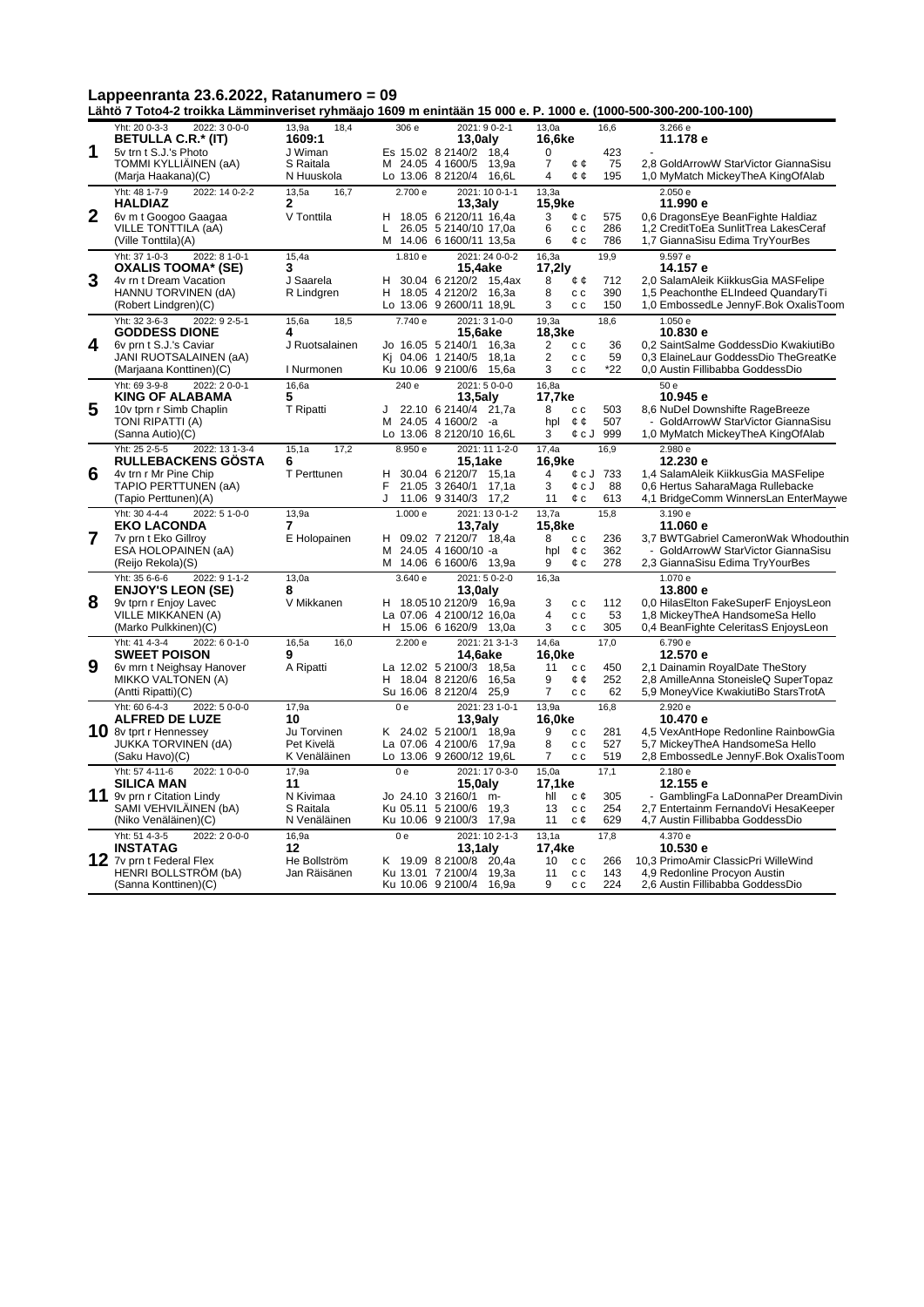**Lähtö 8 Toto4-3 duo-1 Kylmäveriset ryhmäajo 2100 m enintään 10 000 e. Etus. Suom. synt. P. 800 e. (800-400-240-160-80-80)**

|                | Yht: 30 3-3-4<br>2022: 14 2-1-1                         | 30,3a<br>30,0   | 2021: 11 0-2-2<br>4.900 e           | 35.0a<br>30,5                | 3.290 e                              |
|----------------|---------------------------------------------------------|-----------------|-------------------------------------|------------------------------|--------------------------------------|
|                | <b>LUMI-RIKU</b>                                        | 2100:1          | 30,3ake                             | 30,0ke                       | 9.450e                               |
| 1              | 6v prt o Liising                                        | T Perttunen     | 26.04 8 2140/4<br>30.7              | hlo3 c c<br>219              | 0.2 MattilanEe Kukkarosuo Suvionni   |
|                | TAPIO PERTTUNEN (aA)                                    |                 | Tk 09.0510 2140/1<br>31.6x          | 92<br>11<br>c c              | 6,6 SirpanSiro AngelaRok AinonAaria  |
|                | (Tapio Perttunen)(A)                                    |                 | La 12.05 9 2140/1<br>30,0           | 3<br>170<br>c c              | 0,2 Villiheila Veemax Lumi-Riku      |
|                | Yht: 15 5-2-4<br>2022: 30--01                           | 31,5<br>30,1a   | 470 e<br>2021: 30--02               | 29.6a<br>29,3                | 660 e                                |
|                | <b>HYMERI</b>                                           | $\mathbf{2}$    | 28,4akp                             | 28.1ke                       | 7.630 e                              |
| $\overline{2}$ | 10v trt r Liising                                       | H Tyrisevä      | 05.05 5 2140/1<br>30.1ax            | 60<br>4<br>c c               | 0.5 Tristari RannanPomo Patulaine    |
|                | HEIKKI TYRISEVÄ (B)                                     |                 | La 12.05 9 2120/4<br>31.5           | 7<br>30<br>c c               | 1.6 Villiheila Veemax Lumi-Riku      |
|                | (Heikki Tyrisevä)(C)                                    |                 | Lo 13.06 3 2600/2 31,2a             | 3<br>84<br>c c               | 0,9 EskilsJoke AlmanNinet Hymeri     |
|                | Yht: 75 3-7-7<br>2022: 18 0-1-3                         | 29,6a<br>29,4   | 2.320 e<br>2021: 26 1-3-2           | 30.9a<br>31,6                | 3.950e                               |
|                | <b>VETOKISÄLLI</b>                                      | 3               | 29,6ake                             | 29,4ke                       | 8.605 e                              |
| 3              | 9v prt r Sörkän Sälli                                   | P Vehviläinen   | K 19.05 6 2120/1<br>30.7            | 8<br>327<br>c c              | 2.2 Villiheila Veemax AlmanNinet     |
|                | PEKKA VEHVILÄINEN (aA)                                  |                 | 03.06 9 2180/7<br>29.4              | 7<br>354<br>c c              | 2,5 Karlas Tulipiirto KoivikonMi     |
|                | (Pekka Vehviläinen)(A)                                  | V Vehviläinen   | Pk 18.06 7 2060/1<br>33.0           | 4<br>c c                     | 2,1 Aika-Ajo MittHjärta Sokker       |
|                | Yht: 18 5-3-1<br>2022: 3 1-1-0                          | 28,3a<br>32,2   | 1.500 e<br>2021: 12 4-1-1           | 30.3a<br>30,4                | 5.980 e                              |
|                | <b>SÄVEL-MERI</b>                                       | 4               | 28,3ake                             | 30.4ke                       | 7.610 e                              |
| 4              | 8v prt r Mirandos                                       | O Oja-Nisula    | 28.03 9 2100/2                      | hll<br>47<br>c c             | - Jiiveegee VeliPollea Tarok         |
|                | JANI RUOTSALAINEN (aA)                                  |                 | Km 14.05 6 2100/3<br>32.2           | 54<br>c¢                     | 0.4 Sävel-Meri Aliison R.R.Jylhä     |
|                | (Leif Hedman)(C)                                        |                 | 20.05 5 2100/4<br>28,3a<br>s        | 2<br>$*29$<br>c¢             | 0,1 Wallesmann Sävel-Meri Sigismund  |
|                | Yht: 18 4-3-2<br>2022: 10--00                           | 28,8            | 100 e<br>2021: 74--0-1              | 28,0a<br>28,3                | 5.110 e                              |
|                | <b>HIPASSI</b>                                          | 5               | 28,0ake                             | 28,3ke                       | 8.960 e                              |
| 5              | 6v prt r Apassi                                         | He Bollström    | 29.06 5 2140/12 28,0ax              | 3<br>40<br>c c               | 2.3 Vilberth Vastatuuli Hipassi      |
|                | <b>VILLE MIKKANEN (A)</b>                               |                 | 21.07 3 2120/7<br>H<br>28.7a        | $*29$<br>8<br>c c            | 3,1 Jättipotti Aika-Ajo RiinanKirm   |
|                | (Susanna Purojärvi)(B)                                  | V Mikkanen      | Ku 10.06 7 2100/1<br>28,8           | 8<br>145<br>C <sub>C</sub>   | 1,6 Kukkarosuo SiirinLiis NiemenJuli |
|                | Yht: 55 2-3-7<br>2022: 4 0-0-0<br><b>VAUHTIPOKU</b>     | 28,4a<br>29,0   | 2021: 24 0-1-2<br>640 e             | 29.8a<br>29,2<br>29,0ke      | 2.750 e<br>9.605e                    |
| 6              |                                                         | 6<br>S Pöllänen | 28,3ake<br>24.05 9 2100/2<br>29.0   | 464                          | 2.1 Vastatuuli Varma-Vili Kesä-Kohu  |
|                | 9v tprt r Vaikin Vauhti<br>SIMO PÖLLÄNEN (A)            |                 | 03.06 9 2180/9<br>30,5              | 4<br>c c<br>13<br>405<br>c c | 4,8 Karlas Tulipiirto KoivikonMi     |
|                | (Ismo Truhponen)(C)                                     |                 | M 14.0610 1600/9<br>28,4a           | 729<br>4<br>c c              | 1.6 VilliViekk LulunTaika Kesä-Kohu  |
|                |                                                         |                 |                                     |                              |                                      |
|                | Yht: 28 4-4-3<br>2022: 12 1-1-3<br><b>SINKUN CUNKKU</b> | 28,1a<br>30,0   | 3.240 e<br>2021: 0 0-0-0<br>28,1ake | 30,0ke                       | 0e<br>7.570 e                        |
| $\overline{7}$ | 10v prt o Cameron                                       | E Holopainen    | M 24.05 9 2100/1<br>$\sim$          | hll<br>42<br>c c             | - Vastatuuli Varma-Vili Kesä-Kohu    |
|                | HENRI BOLLSTRÖM (bA)                                    | He Bollström    | Ku 10.06 6 2100/1<br>28.1a          | 3<br>95<br>c c               | 0.6 Boveri Armando SinkunCunk        |
|                | (Seppo Suuronen)(A)                                     | V-P Toivanen    | Jo 13.06 5 2140/5<br>29.8ax         | 3<br>52<br>c c               | 0.4 KuuselanWi SinginRuut SinkunCunk |
|                |                                                         |                 |                                     |                              |                                      |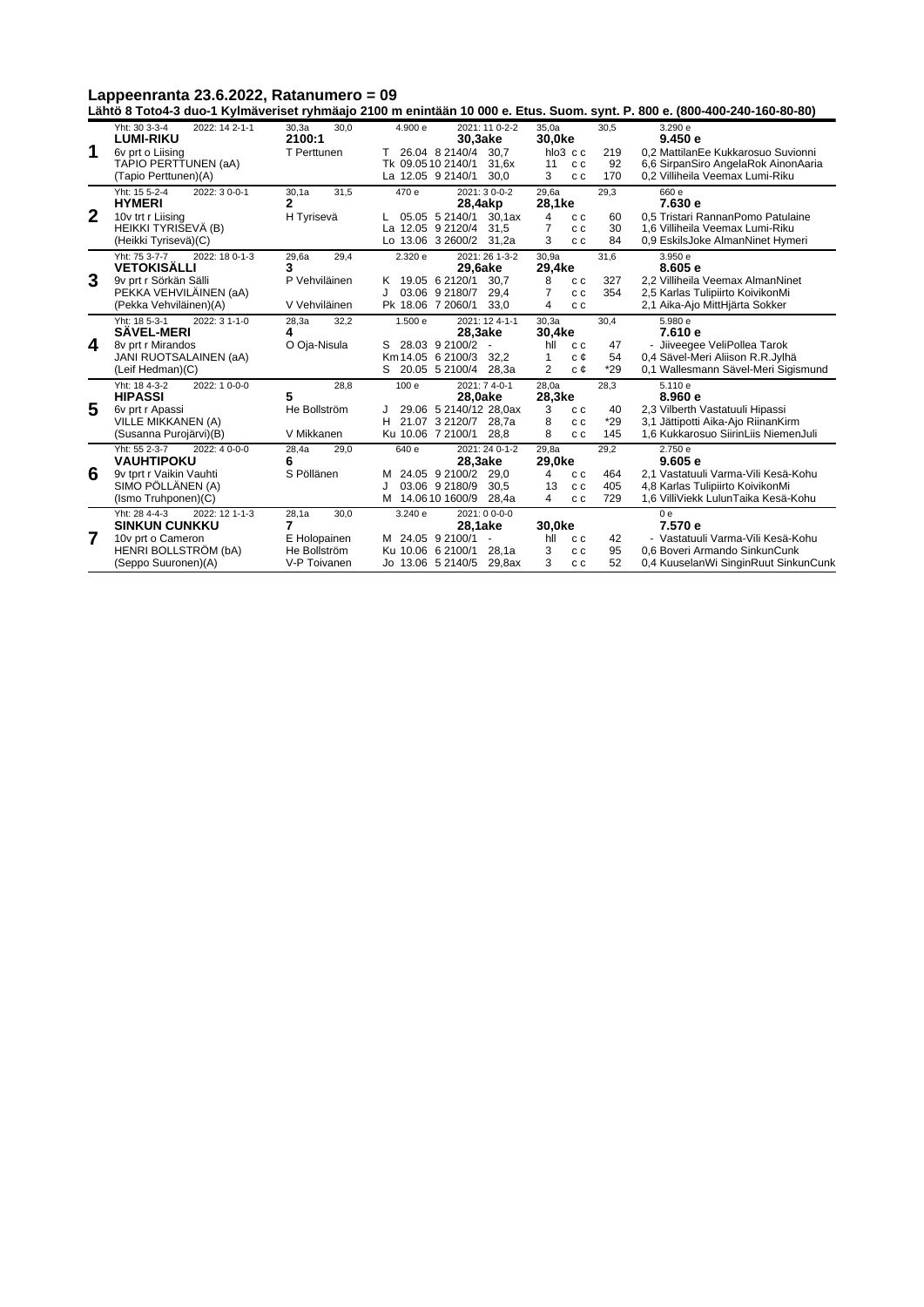**Lähtö 9 Toto4-4 duo-2 troikka Lämminveriset ryhmäajo 2100 m enintään 8000 e. P. 800 e. (800-400-240-160-80-80)**

|                | 2022: 14 0-1-2<br>Yht: 39 1-1-3                             | 15,7a<br>16,3               | 2.650 e        | 2021: 16 0-0-1                                      | 16,6a                                  | 18,2       | 1.300 e                                                                     |
|----------------|-------------------------------------------------------------|-----------------------------|----------------|-----------------------------------------------------|----------------------------------------|------------|-----------------------------------------------------------------------------|
| 1              | <b>RASKOLNIKOV</b>                                          | 2100:1                      |                | 15,7ake<br>H 25.05 9 3120/2 16,8                    | 16,3ke<br>5                            |            | 6.100 e                                                                     |
|                | 7v prn r Photocopy<br>TOMI JÄÄSKELÄINEN (B)                 | T Jääskeläinen              | H              | 01.06 5 2120/4 16,3x                                | c c<br>$\overline{7}$<br>c c           | 999<br>487 | 1,2 ExplosiveS CaptainClo CallelaExl<br>2,4 LucksEqu Picardie CallelaExl    |
|                | (Tomi Jääskeläinen)(C)                                      |                             | L              | 09.06 3 2140/4 15,7a                                | 7<br>c c                               | 813        | 2,3 Hertus Volcano BWTFury                                                  |
|                | Yht: 32 0-3-3<br>2022: 20--00                               | 20,1a                       | 0 <sub>e</sub> | 2021: 50--01                                        | 18,9a                                  | 24,8       | 120 e                                                                       |
|                | <b>FADED CHIP</b>                                           | 2                           |                | <b>15.5ake</b>                                      | 16.6ke                                 |            | 3.385 e                                                                     |
| $\overline{2}$ | 6v tprn t E L Mikko                                         | Es Turunen                  | Κ              | 16.11 7 2100/5 19,7ax                               | 9<br>c c                               | 999        | 7,2 KiikkusTro Stargazing SolomonJoe                                        |
|                | JARMO SAARELA (dA)<br>(Timo Vainio)(C)                      | Ha Torvinen<br>E Holopainen | K              | 10.03 3 2100/10 22,1ax<br>M 14.06 9 1600/3 20,1a    | 9<br>c c<br>10                         | 371<br>618 | 7,2 PeakLightn Angella BWTGrazygi<br>8.7 CelMaiMarc Imaginable SurpriseSu   |
|                | Yht: 17 2-2-2<br>2022: 9 0-1-1                              | 15,9a                       | 1.820e         | $2021:82-1-1$                                       | c c<br>15,3a                           | 16,9       | 3.550e                                                                      |
|                | <b>REVELATION MAN</b>                                       | 19,3<br>3                   |                | 15,3ake                                             | 16,9ke                                 |            | 5.370 e                                                                     |
| 3              | 5v mrn o Crazed                                             | T Toiviainen                |                | H 27.04 7 2120/12 17,0ax                            | 6<br>c c                               | 447        | 3,1 BeanFighte Shackhills Allavalla                                         |
|                | TIMO TOIVIAINEN (aA)                                        |                             | н              | 11.05 4 2120/4 17,2ax                               | 10<br>с¢                               | 143        | 3,7 CharleneHa CallelaExI Imaginable                                        |
|                | (Timo Toiviainen)(A)                                        |                             |                | K 19.05 5 2100/1 16,9a                              | 6<br>c c                               | 200        | 2,9 EasyBay Imaginable WindRibbon                                           |
|                | Yht: 19 2-3-1<br>2022: 6 0-0-1                              | 15,8a<br>17,9               | 1.550 e        | 2021: 12 2-3-0                                      | 16, 1a                                 | 16,5       | 4.500 e                                                                     |
| 4              | <b>EASY DARLING</b><br>5v prn t Lexus Font                  | 4<br>N Huuskola             |                | 15,8ake<br>K 08.05 2 2100/7 19,9ax                  | 16,5ke<br>7<br>c c                     | 72         | 6.050 e                                                                     |
|                | TOMMI KYLLIÄINEN (aA)                                       | A Moilanen                  | H              | 18.05 6 2120/2 16.7a                                | 4<br>c c                               | 468        | 2,8 EasyBay MissVipZip WindhillsB<br>1,2 DragonsEye BeanFighte Haldiaz      |
|                | (Marja Haakana)(C)                                          | He Bollström                |                | La 07.06 5 2100/6 15,8ax                            | 4<br>c c                               | 382        | 1,1 Minbrisk EskillCott ProudMatch                                          |
|                | Yht: 15 1-5-2<br>2022: 10 0-3-1                             | 16,2a<br>18,9               | 5.220 e        | 2021: 4 1-2-1                                       |                                        | 16,8       | 2.200 e                                                                     |
|                | <b>ELVIS EXCEPTIONAL</b>                                    | 5                           |                | 16,2ake                                             | 16,8ke                                 |            | 7.420 e                                                                     |
| 5              | 5v m r Credit Winner                                        | T Perttunen                 | т              | 03.05 8 2100/7 17,0a                                | 5<br>¢c                                | 143        | 0,5 UniquesSmi Picardie Stonecapes                                          |
|                | TAPIO PERTTUNEN (aA)                                        |                             | F              | 13.0510 2140/10 17.4a                               | $\overline{2}$<br>c c<br>5<br>¢с       | 47<br>102  | 0.2 GamblerSis ElvisExcep JulianeDeV                                        |
|                | (Tapio Perttunen)(A)<br>Yht: 9 3-0-2<br>2022: 3 2-0-1       | 14,7a<br>16,4               | 3.700 e        | Tk 03.06 5 2100/6 16,5a<br>2021: 6 1-0-1            | 16.6a                                  | 16,3       | 3,6 CharleneHa Picardie ShotOnGoal<br>3.410 e                               |
|                | <b>LET'S GET IT UP</b>                                      | 6                           |                | 14,7ake                                             | 16,3ke                                 |            | 7.110 e                                                                     |
| 6              | 4v mrn r All Laid Out                                       | Ha Torvinen                 | т              | 11.01 6 2100/4 17,4a                                | $\mathbf{1}$<br>$\mathtt{c}\mathtt{c}$ | $*26$      | 0.4 LetsGetItU WildMind Tajfunrain                                          |
|                | HANNU TORVINEN (dA)                                         |                             | м              | 24.05 6 2100/9 14,7a                                | 1<br>c c                               | $*26$      | 0,2 LetsGetItU HappyBoost MountainTi                                        |
|                | (Christa Packalén)(B)                                       |                             |                | H 08.06 6 2620/1 16,4                               | 3<br>c c                               | 32         | 0,5 MickeyMatc SultanMaha LetsGetItU                                        |
|                |                                                             |                             |                |                                                     |                                        |            |                                                                             |
|                | Yht: 41 3-2-1<br>2022: 0 0-0-0                              |                             | 0e             | 2021: 0 0-0-0                                       |                                        |            | 0e                                                                          |
|                | DOOLITTLE LADAY (SE)                                        | 7                           |                | $16,3$ aly                                          | 17,2kp                                 |            | 4.857 e                                                                     |
| 7              | 8v trn t Text Me<br>ESA TURUNEN (C)                         | M Muhli<br>Es Turunen       |                | Lo 03.0811 2120/6 m20,5a<br>M 24.0521 2100/1 23,2x  | 6<br>c c<br>kl<br>c c                  | 134<br>hyl | 5,0 DaddyBoy VexAntExpe KurtSånna<br>5.1 HugoBlue SkålPåDenS Handyman       |
|                | (Annette Forsell)(C)                                        |                             |                | La 07.0621 2100/2 19,5                              | kl<br>c c                              | hyv        | 0,2 DoolittleL Cassiopeja LaDonnaMob                                        |
|                | Yht: 27 2-4-3<br>2022: 7 1-2-1                              | 17,1a<br>18,4               | 2.710 e        | 2021: 10 1-1-1                                      | 16,8a                                  | 17,7       | 2.240 e                                                                     |
|                | <b>STARS TROT ALLAN</b>                                     | 8                           |                | 16,8ake                                             | 17,7ke                                 |            | 5.990 e                                                                     |
| 8              | 6v tprn r Quick Profit                                      | T Ripatti                   |                | Vi 28.05 2 2140/8 17,9a                             | 5<br>c c                               | 329        | 1,6 Maxxio CallItDooh ToughCooki                                            |
|                | TONI RIPATTI (A)<br>(Juha Mattila)(C)                       |                             | J              | 03.06 5 2140/4<br>17,1a<br>Su 16.06 8 2100/3 24,7x  | $\mathbf{1}$<br>¢¢<br>3<br>c c         | 67<br>75   | 0.1 StarsTrotA DiorAddict StHelensin<br>1,6 MoneyVice KwakiutiBo StarsTrotA |
|                | Yht: 16 4-2-1<br>2022: 20-0-0                               | 19,1a                       | 0e             | 2021: 11 3-2-0                                      | 13,7a                                  |            | 4.900 e                                                                     |
|                | <b>STARGAZING</b>                                           | 9                           |                | $13,7$ aly                                          |                                        |            | 6.240 e                                                                     |
| 9              | 5v rn r Juliano Star                                        | V Vehviläinen               |                | K 03.12 5 2100/8 16.8a                              | $\overline{2}$<br>c c                  | 34         | 0,4 VästerboHi Stargazing TheBigDipp                                        |
|                | VESA VEHVILAINEN (A)                                        |                             | м              | 07.02 5 2100/4 19,1a                                | 11<br>c c                              | *20        | 3,4 CrossfireE ClassicPri Damian                                            |
|                | (Lotta Närhinen)(C)                                         |                             | м              | 24.05 6 2100/8 18,7ax                               | hlo13c c                               | 188        | 8,4 LetsGetItU HappyBoost MountainTi                                        |
|                | 2022: 0 0-0-0<br>Yht: 37 4-3-3<br><b>CASH MATCH</b>         | 10                          | 0 <sub>e</sub> | 2021: 11 1-1-2<br>14,8ake                           | 14.8a<br>18,7ke                        |            | 3.330 e<br>7.065 e                                                          |
|                | 10 9v mrn r Dream Vacation                                  | S Pöllänen                  |                | La 25.09 4 2100/8 16,7a                             | 6<br>¢¢                                | 714        | 4,2 CygneNoire WizardWayn Redonline                                         |
|                | SIMO POLLANEN (A)                                           | J Tarasenko                 |                | H 13.10 1 2120/1<br>17,2a                           | 5<br>c c                               | 270        | 3,1 KeisariSuu EasySilenc SantosBrav                                        |
|                | (Tiina Kosonen)(C)                                          | S Pöllänen                  |                | Ku 05.11 9 2100/6<br>18.4a                          | 3<br>c c                               | 369        | 2,0 AngelaMatt ElaineLaur CashMatch                                         |
|                | Yht: 37 2-4-6<br>2022: 12 1-0-2                             | 15,8a<br>16,8               | 2.690 e        | 2021: 17 1-2-2                                      | 16,6a                                  | 16,9       | 3.420 e                                                                     |
|                | <b>DAREON</b>                                               | 11                          |                | 15,8ake                                             | 16,8ke                                 |            | 7.970 e                                                                     |
|                | 11 5v prn r Don't Blink Twice<br><b>JUKKA TORVINEN (dA)</b> | Ha Torvinen<br>A Teivainen  |                | La 12.05 4 2100/4 16,8<br>K 19.05 5 2100/2<br>16,8a | $\mathbf{1}$<br>¢¢<br>4<br>¢с          | 97<br>*32  | 0,5 Dareon Giselle NoCash<br>2,7 EasyBay Imaginable WindRibbon              |
|                | (Timo Toiviainen)(A)                                        |                             |                | La 07.06 5 2100/1<br>15,8a                          | 5<br>¢¢                                | 48         | 1,2 Minbrisk EskillCott ProudMatch                                          |
|                | Yht: 39 3-2-6<br>2022: 8 0-0-1                              | 16,8a<br>17,0               | 700 e          | 2021: 50--01                                        | 16,4a                                  | 18,6       | 540 e                                                                       |
|                | <b>NO CASH</b>                                              | 12                          |                | 16,3ake                                             | 17,0ke                                 |            | 6.860 e                                                                     |
|                | 12 7v prn r Enjoy Lavec<br><b>JANI RIPATTI (A)</b>          | Ja Ripatti                  |                | M 24.05 6 2100/12 -a<br>H 01.06 5 2120/8 -          | hpl<br>c c<br>hpl<br>c c               | 449<br>518 | - LetsGetItU HappyBoost MountainTi<br>- LucksEqu Picardie CallelaExl        |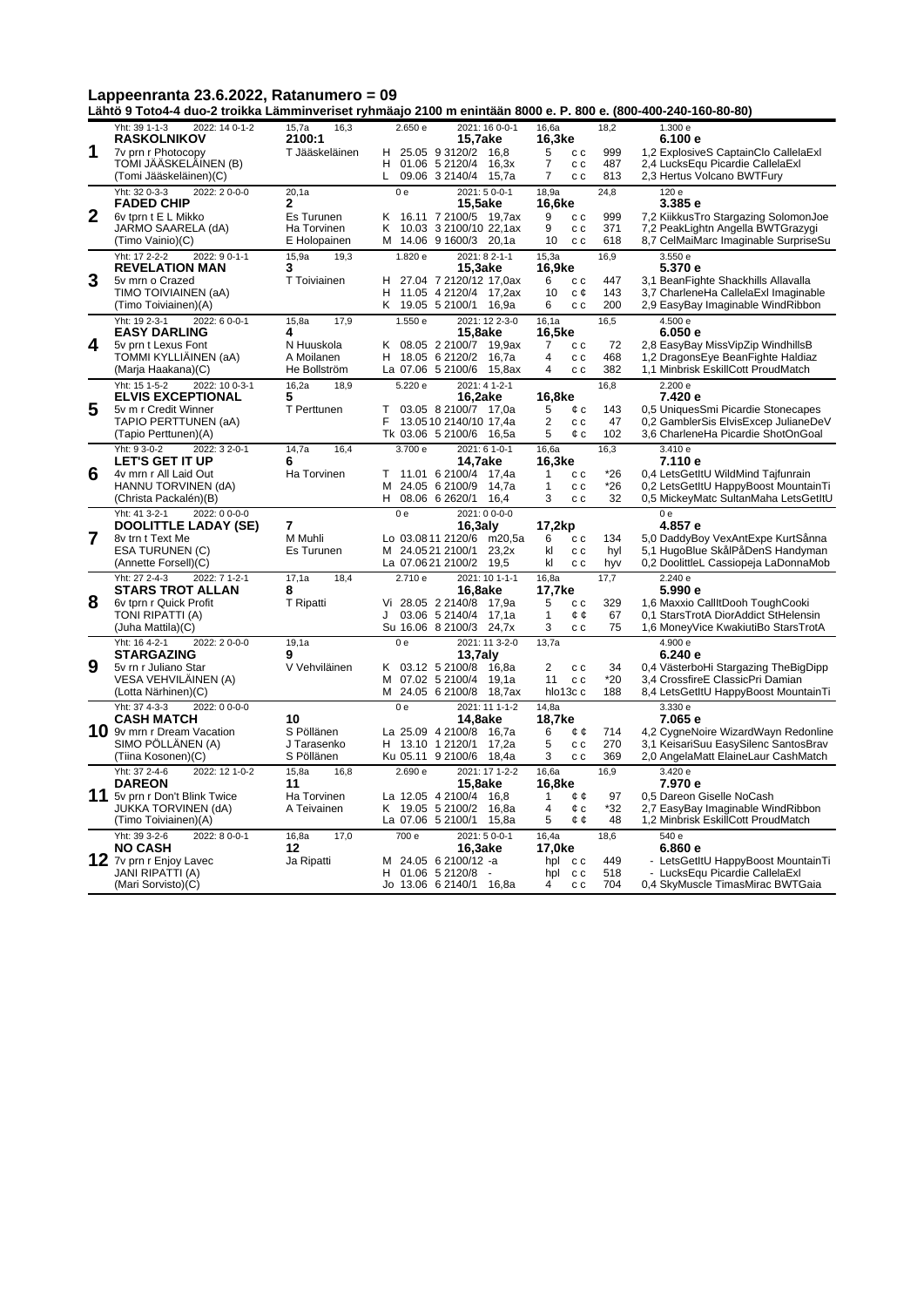**Lähtö 10 Kylmäveriset tasoitusajo 2100 m p. 0 e + 20 m/ 300 e. enintään 600 e Etus. Suom. synt. P. 800 e. (800-400-240-160-80-80)**

|                | Yht: 20--00<br>2022: 20--00<br><b>ONON NOPSAVAUHTI</b>                                               | 2100:1                         | 0 <sub>e</sub><br>2021: 0 0-0-0                         |                                                           | 0 <sub>e</sub><br>0 e                                                                                    |
|----------------|------------------------------------------------------------------------------------------------------|--------------------------------|---------------------------------------------------------|-----------------------------------------------------------|----------------------------------------------------------------------------------------------------------|
| 1              | 5v prt o Vaikin Vauhti<br>SIMO PÖLLÄNEN (A)                                                          | I Truhponen<br>T Perttunen     | La 29.1121 2140/1 50,5<br>La 07.0610 2100/7             | kl<br>c c<br>hyv<br>hll<br>c c<br>144                     | 55,5 AlabamaWar HeatOfTheM HarjanMeri<br>- YpäjäPäivi Myrskypoju Tuusa                                   |
|                | (Ismo Truhponen)(C)                                                                                  | S Pöllänen                     | R.<br>19.06 2 2100/1<br>$\sim$                          | 318<br>hpl<br>c c                                         | - RiutanFred Virpori Maniling                                                                            |
|                | Yht: 1 0-0-0<br>2022: 1 0-0-0<br><b>KAHAKKA</b>                                                      | 40,0<br>2                      | 2021: 0 0-0-0<br>0 <sub>e</sub>                         | 40,0ke                                                    | 0e<br>0е                                                                                                 |
| $\overline{2}$ | 4v rn o Suivikas<br>JANI RUOTSALAINEN (aA)<br>(Minna Rönkkönen)(C)                                   | V-P Toivanen<br>J Ruotsalainen | Ku 25.0221 2160/2 48,7<br>La 07.0610 2100/5 40,0x       | kl<br>c c<br>hyv<br>155<br>8<br>c c                       | 61,3 NemeaJama LadyDiBoko LulunTaika<br>9,9 YpäjäPäivi Myrskypoju Tuusa                                  |
| 3              | Yht: 0 0-0-0<br>2022: 0 0-0-0<br><b>ONNI-OLIVIA</b>                                                  | 3                              | 2021: 0 0-0-0<br>0 <sub>e</sub>                         |                                                           | 0 <sub>e</sub><br>0 e                                                                                    |
|                | 4v rt t Hepori<br>PEKKA MAJONIEMI (bC)<br>(Pekka Majoniemi)(B)                                       | P Majoniemi                    | K 08.0521 2140/2 46,0x                                  | kl<br>c c<br>hyv                                          | 9,9 Tuusa Bailabaila Onni-Olivi                                                                          |
| 4              | Yht: 0 0-0-0<br>2022: 0 0-0-0<br><b>KALLA</b><br>5v prt t Viesker                                    | 4                              | 0 <sub>e</sub><br>2021: 0 0-0-0                         |                                                           | 0e<br>0е                                                                                                 |
|                | TOPI KOMPPA (C)<br>(Matti Nisonen)(A)                                                                | Topi Komppa                    | La 07.0621 2140/4 44,3                                  | kl<br>c c<br>hyv                                          | 56,4 DoolittleL Cassiopeja LaDonnaMob                                                                    |
| 5              | Yht: $0.0 - 0 - 0$<br>2022: 0 0-0-0<br><b>MYRSKYN SAVEL</b><br>5v prt t Suivikas                     | 5                              | 2021: 0 0-0-0<br>0 <sub>e</sub>                         |                                                           | 0 <sub>e</sub><br>0 e                                                                                    |
|                | TERHO RAUTIAINEN (aA)<br>(Mari Penttinen)(C)                                                         | T Rautiainen                   | M 14.0621 2140/1 44,0                                   | kl<br>c c<br>hyv                                          | 55,4 BadBoyPres MyMana FamilyGuy                                                                         |
|                | Yht: 20--00<br>2022: 20--00<br><b>CELE</b>                                                           | 6                              | 2021: 0 0-0-0<br>0 <sub>e</sub>                         |                                                           | 0e<br>0е                                                                                                 |
| 6              | 4v prt t Costello                                                                                    | O-P Holopainen                 | Г<br>28.0421 2200/1 44,5                                | kl<br>c c<br>hyv                                          | 64,3 GoodMornin RustyRoame ForceMajeu                                                                    |
|                | ESA HOLOPAINEN (aA)<br>(Olli-Pekka Holopainen)(B)                                                    |                                | T.<br>31.05 1 2100/6<br>F.<br>12.06 1 2140/4            | 356<br>hll<br>c c<br>204<br>hpl<br>c c                    | YpäjäPorme TaarinTaht KöminNiko<br>- Villappu Metkupoika HerraHauta                                      |
|                | Yht: 50--00<br>2022: 4 0-0-0                                                                         | 40,3                           | 160 e<br>2021: 1 0-0-0                                  | 53,7                                                      | 0e                                                                                                       |
|                |                                                                                                      |                                |                                                         |                                                           | 160 e                                                                                                    |
| 7              | <b>VILLAN AMALIE</b><br>5v vrt t Liising                                                             | 2120:1<br>Ja Ripatti           | Ps 06.03 2 2120/3<br>$\sim$                             | 40,3ke<br>hpl cc                                          | - Vostello LuomuksenL AronMona                                                                           |
|                | HENRI BOLLSTRÖM (bA)<br>(Heimo Mäkäläinen)(S)                                                        | He Bollström<br>J Saarela      | La 24.04 1 2100/4 40,3<br>La 07.0610 2120/1<br>$\sim$   | 4<br>c c<br>384<br>hll<br>c c<br>311                      | 6,2 Rentso Ilmiö PorinVaell<br>- YpäjäPäivi Myrskypoju Tuusa                                             |
|                | Yht: 30--00<br>2022: 20--00<br><b>VIIVUN VILI</b>                                                    | 38,9<br>2                      | 100 e<br>2021: 1 0-0-0                                  | 40.8<br>38,9ke                                            | 0 <sub>e</sub><br>100 e                                                                                  |
| 8              | 5v prt r Liising                                                                                     | J Kokko                        | K 19.09 1 2100/1<br>40.8                                | 11<br>267<br>c c                                          | 9.0 ViulanVoit Sirimuska SörkänJätk                                                                      |
|                | <b>JUHA KOKKO (C)</b><br>(Juha Kokko)(C)                                                             |                                | La 24.04 1 2100/2<br>La 07.0610 2100/6 38,9x            | 429<br>hpl<br>c c<br>5<br>c c<br>487                      | - Rentso Ilmiö PorinVaell<br>7,5 YpäjäPäivi Myrskypoju Tuusa                                             |
|                | Yht: 30--00<br>2022: 1 0-0-0                                                                         | 40,0<br>3                      | 100 e<br>2021: 10--00-0                                 | 43,3                                                      | 0e                                                                                                       |
| 9              | <b>ALMA LJUNG</b><br>8v rt t Apassi                                                                  | Ja Piiroinen                   | M 01.0621 2140/2 44,0x                                  | 40.0ke<br>kl<br>c c<br>hyv                                | 100 e<br>59,3 ClassicRed JanetteFra GetToFranc                                                           |
|                | JARNO PIIROINEN (C)<br>(Jarno Piiroinen)(C)                                                          |                                | K 18.06 1 2100/7<br>43,3<br>La 07.0610 2100/9<br>40,0x  | 12<br>c c<br>949<br>974<br>7<br>c c                       | 23,6 Nils FlygandePe Vildelli<br>9,9 YpäjäPäivi Myrskypoju Tuusa                                         |
|                | Yht: 50--00<br>2022: 3 0-0-0                                                                         | 38.9                           | 100 e<br>2021: 20--00                                   | 46.6                                                      | 90 e                                                                                                     |
|                | <b>VARSANIEMEN FRIITU</b><br>10 $\sqrt{7}$ prt t Frans                                               | 4<br>V Mikkanen                | Ku 13.01 1 2100/4 42,9x                                 | 38,9ke<br>$\overline{7}$<br>$\mathtt{c}\mathtt{c}$<br>312 | 190 e                                                                                                    |
|                | VILLE MIKKANEN (A)<br>(Raija Nyman)(C)                                                               |                                | J 23.01 1 2140/6<br>39,9x<br>La 07.0610 2120/2<br>38.9x | 9<br>228<br>c c<br>6<br>556<br>c c                        | 8,3 Lorvikatar VihinMymme Franstar<br>5,6 Sorelle Taksomykke Viplinda<br>9,4 YpäjäPäivi Myrskypoju Tuusa |
|                | Yht:                                                                                                 |                                | $\mathbf{e}$<br>$\mathbb{R}$                            |                                                           | e                                                                                                        |
|                | <b>RIUTAN FREDI</b><br>11 4v prt o Fiiling<br>JOUNI HEIMALA (A)                                      | 5                              |                                                         |                                                           |                                                                                                          |
|                | (Jouni Heimala)(C)<br>Yht: 1 0-1-0<br>2022: 1 0-1-0<br><b>MYRSKYPOJU</b><br>12 6v prt r Saran Salama | 35,5<br>2140:1                 | 500 e<br>2021: 0 0-0-0                                  | 35,5ke                                                    | 0e<br>500 e                                                                                              |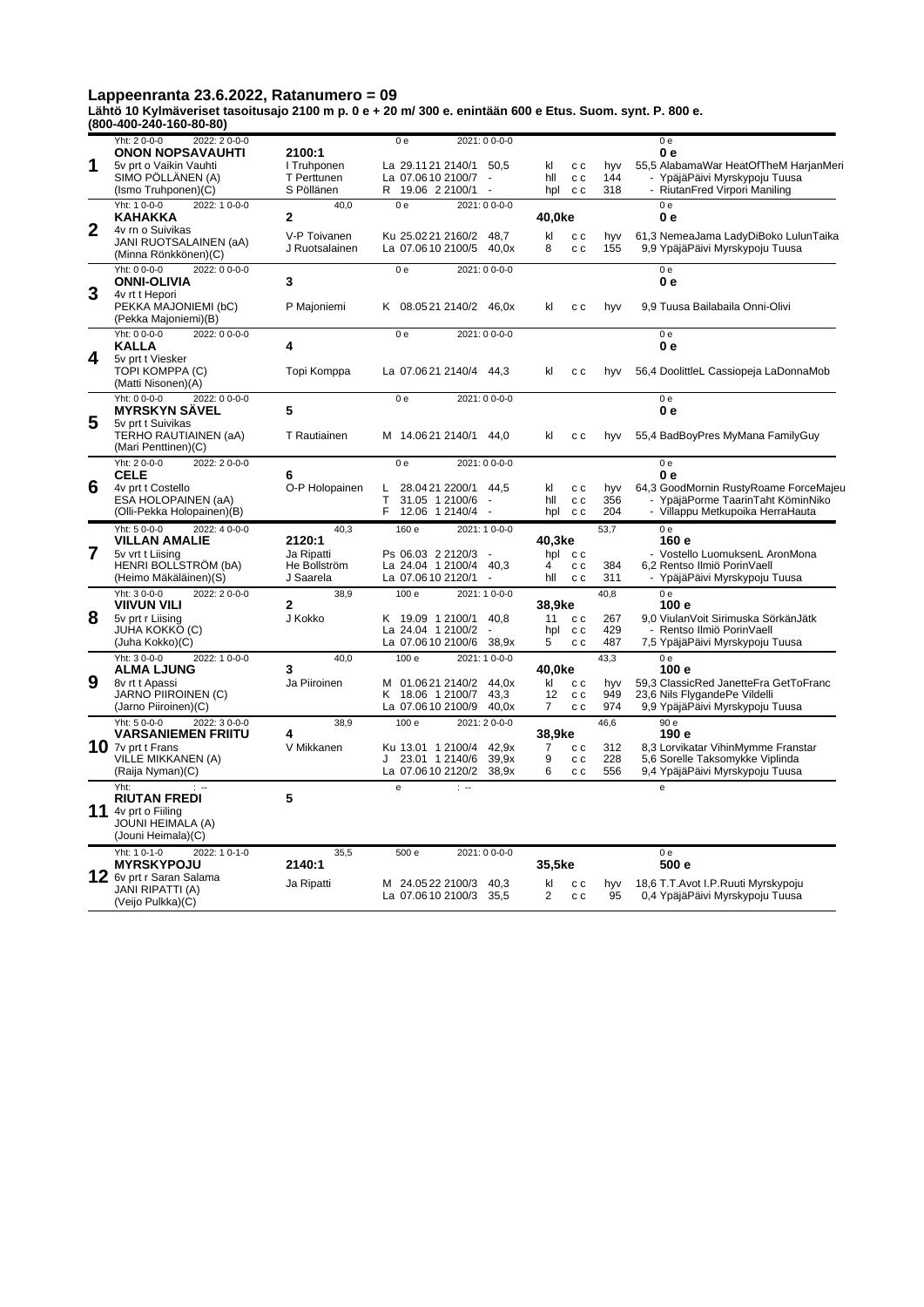|              | Lähtö 21 Yhdistetty tasoitusajo 2100 m Avoin P. 0 e.                                                                               |                                                          |                                                                               |                                                   |                                               |                   |                                                                                                                                |
|--------------|------------------------------------------------------------------------------------------------------------------------------------|----------------------------------------------------------|-------------------------------------------------------------------------------|---------------------------------------------------|-----------------------------------------------|-------------------|--------------------------------------------------------------------------------------------------------------------------------|
| 1            | $2022:00-0-0$<br>Yht: 0 0-0-0<br><b>LOOKINGFORANSWERS</b><br>4v tprn o Il Villaggio<br>SAMI VEHVILÄINEN (bA)<br>(Tiina Kosonen)(C) | 2100:1<br>E Holopainen<br>T Perttunen                    | 0 <sub>e</sub><br>29.1121 2120/1<br>13.1221 2100/1<br>K.<br>M 30.0321 2100/1  | $2021:00-0-0$<br>40.4x                            | kl<br>c c<br>kl<br>c c<br>kl<br>C C           | hyl<br>hll<br>hll | 0 <sub>e</sub><br>0 e<br>39,0 BigHero MimosaFort PyrypolunF<br>- TaralouPoi Säpisee<br>- Vinksa Villilempi Jonpetti            |
| $\mathbf{2}$ | Yht:<br>$\mathbb{R}$<br><b>SAME OLD LOVE</b><br>6v mrn t Make It Happen<br>PEKKA VEHVILÄINEN (aA)<br>(Anssi Muhonen)(C)            | 2                                                        | e                                                                             | $\sim$                                            |                                               |                   | e                                                                                                                              |
| 3            | $Yht: 0 0-0-0$<br>2022: 0 0-0-0<br><b>LOTTA LEG</b><br>3v tprn t Winter Harbor<br>VESA REGINA (C)<br>(Vesa Regina)(C)              | 3                                                        | 0 <sub>e</sub>                                                                | 2021: 0 0-0-0                                     |                                               |                   | 0 <sub>e</sub><br>0 e                                                                                                          |
| 4            | Yht: 0 0-0-0<br>2022: 0 0-0-0<br><b>VISKANTTI</b><br>6v rt r Viskaisu<br>JANI RUOTSALAINEN (aA)<br>(Niko Venäläinen)(C)            | 2140:1                                                   | 0 <sub>e</sub>                                                                | 2021: 0 0-0-0                                     |                                               |                   | 0 <sub>e</sub><br>0 e                                                                                                          |
| 5            | Yht: 1 0-0-0<br>2022: 1 0-0-0<br><b>TURJAS ROLS</b><br>8v rt r Turon Into<br>ESA HOLOPAINEN (aA)<br>(Heimo Mäkäläinen)(S)          | 46.9<br>2<br>J Ruotsalainen<br>A Laaksonen<br>J Kervinen | 0 <sub>e</sub><br>La 24.0421 2140/3<br>La 12.0521 2140/1<br>Jo 05.0621 2180/1 | 2021: 0 0-0-0<br>$\overline{\phantom{a}}$<br>51,3 | 46.9ke<br>kl<br>c c<br>kl<br>c c<br>kl<br>C C | hpl<br>hyl<br>k   | 0 <sub>e</sub><br>0 e<br>- MickeyTheA ChicaDeVil Sipsie<br>58,4 Nitronatio Vinette KorvenSupi<br>- FilleDuPer KöniginLui Luhti |